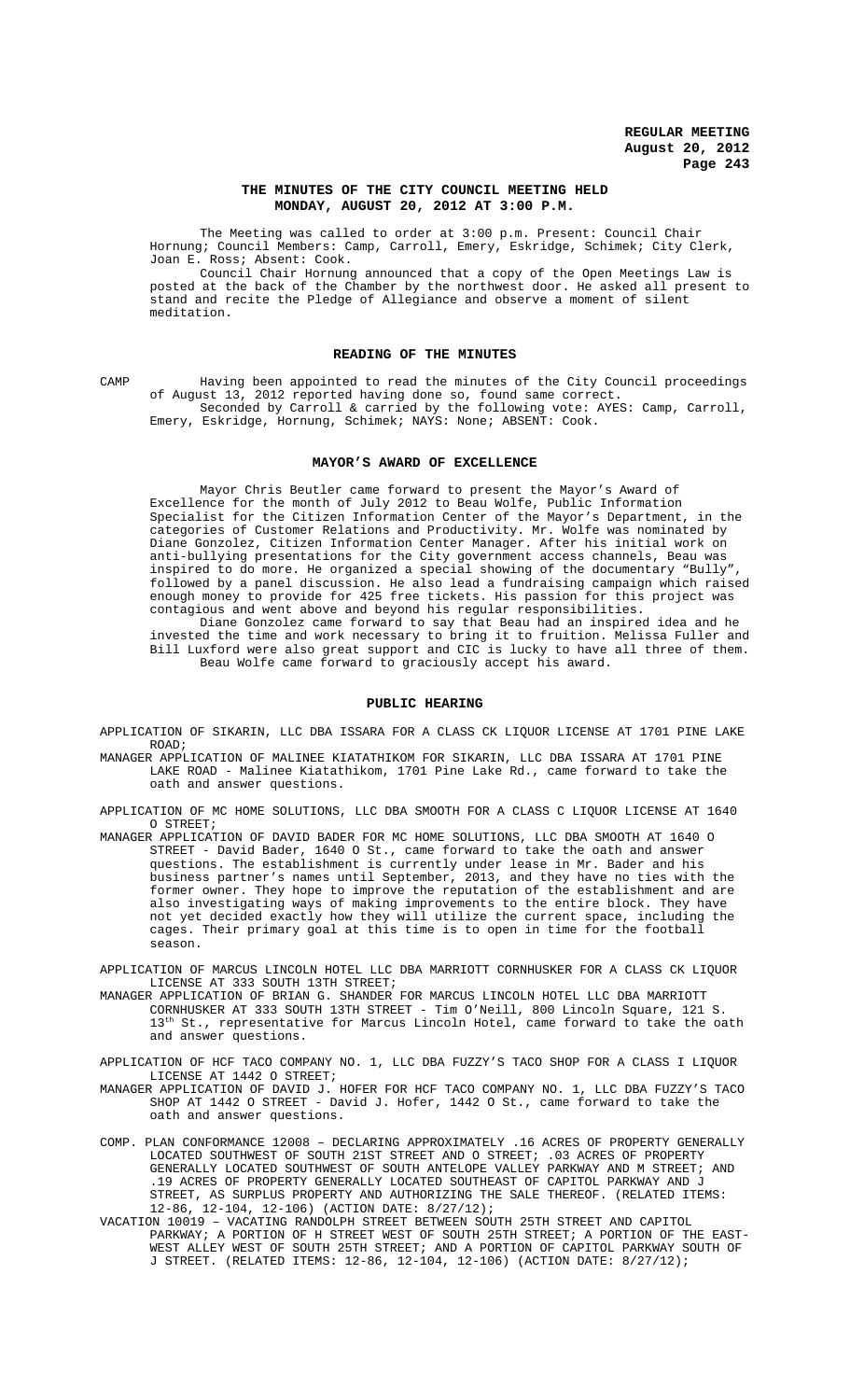APPROVING A REAL ESTATE SALES AND EXCHANGE AGREEMENT BETWEEN THE CITY OF LINCOLN AND LINCOLN PUBLIC SCHOOLS FOR THE EXCHANGE AND SALE OF PROPERTY GENERALLY LOCATED SOUTHEASTERLY OF CAPITOL PARKWAY AND J STREET AND THE CONVEYANCE OF A PORTION OF VACATED CAPITOL PARKWAY AND J STREET TO LINCOLN PUBLIC SCHOOLS .(RELATED ITEMS: 12-86, 12-104, 12-106) (ACTION DATE: 8/27/12) - David Landis, Director of Urban Development, came forward to describe these parcels of land. There is no designated purpose for the land at the moment, but it is in the best interest of the City that it be used as part of a larger project. Eventually, the land should be put into private, tax-paying hands. The first step is to declare it as surplus.

Lynn Johnson, Director of Parks & Recreation, came forward to state that this is a request to declare the northern parcel of land as surplus and to vacate some right-of-way. There will be a transfer of City property that has historically been used by LPS, who will purchase the land at the negotiated sales price of approximately \$44,000.00. The Lincoln Public Schools District is transferring property that is part of the Antelope Creek channel to the City.

- APPROVING AN INTERLOCAL AGREEMENT BETWEEN THE CITY OF LINCOLN AND LINCOLN PUBLIC SCHOOLS FOR THE FUNDING OF A RENOVATION PROJECT AT SHERMAN FIELD AND THE USE OF SHERMAN FIELD BY LPS - Lynn Johnson, Director of Parks & Recreation, came forward to describe this agreement between the City and Lincoln Public Schools wherein LPS will be contributing approximately \$200,000.00 to the City to be used as part of the Sherman Field renovation project that is nearing completion. In exchange, LPS is essentially prepaying their use of the facility for a ten year period. They use the facility around eighty times per year for their six highschool baseball programs. American Legion Baseball also uses this field.
- APPROVING AN INTERLOCAL AGREEMENT BETWEEN THE CITY OF LINCOLN AND LINCOLN PUBLIC SCHOOLS FOR DEVELOPMENT OF A PLAYGROUND, WALKWAYS AND RELATED SITE IMPROVEMENTS IN BELMONT PARK ASSOCIATED WITH BELMONT ELEMENTARY SCHOOL AND THE LINCOLN EDUCARE FACILITY - Lynn Johnson, Director of Parks & Recreation, came forward to describe this project. Earlier this year, Council approved a transfer of ownership of land to Lincoln Public Schools. The new Educare facility is being constructed and will share a parking lot with Belmont Elementary School. This agreement gives LPS the ability to construct the school playground on park property. This is a new model Parks has been working on with LPS since there are a number of locations throughout the community where there is park land adjacent to school land. It doesn't make sense to build two separate playgrounds when we could cooperate and jointly fund and maintain a single playground. In this particular case, there is enough activity with the park, recreation center, school, and community center that it makes sense to have two playgrounds. So in this instance, the proposal is for the City to authorize LPS for a twenty year period to construct and manage a playground on the site. There will not be any lease payments associated with it in recognition of the fact that the playground will be open to the public. The City will not have any management responsibilities with that portion.
- COMP. PLAN CONFORMANCE 12009 ADOPTING AND APPROVING THE "HOLDREGE/IDYLWILD REDEVELOPMENT PLAN" WITHIN AN AREA GENERALLY BOUNDED BY N. 37TH STREET ON THE EAST AND N. 34TH STREET ON THE WEST, HOLDREGE STREET ON THE NORTH AND APPLE STREET ON THE SOUTH FOR REDEVELOPMENT ACTIVITIES CONSISTING OF PUBLIC IMPROVEMENTS, A NEW FRATERNITY AND A MIXED USE DEVELOPMENT. (RELATED ITEMS: 12R-190, 12-105) (ACTION DATE: 8/27/12);
- CHANGE OF ZONE 12018 APPLICATION OF KINPORT CORPORATION FOR A CHANGE OF ZONE FROM B-1 LOCAL BUSINESS DISTRICT, R-6 RESIDENTIAL DISTRICT AND R-5 RESIDENTIAL DISTRICT TO B-1 LOCAL BUSINESS DISTRICT PUD, FROM R-2 RESIDENTIAL DISTRICT TO R-2 RESIDENTIAL DISTRICT PUD, AND FROM R-6 RESIDENTIAL DISTRICT TO R-6 RESIDENTIAL DISTRICT PUD, ON PROPERTY GENERALLY LOCATED AT NORTH 35TH STREET AND HOLDREGE STREET FOR A PLANNED UNIT DEVELOPMENT DISTRICT DESIGNATION OF SAID PROPERTY, AND APPROVAL OF A DEVELOPMENT PLAN TO ALLOW APPROXIMATELY 66,000 SQUARE FEET OF COMMERCIAL FLOOR AREA AND APPROXIMATELY 40 RESIDENTIAL DWELLING UNITS. (RELATED ITEMS: 12R-190, 12-105) (ACTION DATE: 8/27/12) - David Landis, Director of Urban Development, came forward to state that this area was previously declared blighted and substandard. The redevelopment proposal will come before Council in the near future. That will involve two mixed-use, three story buildings, each with approximately eight to ten thousand square feet on the main floor. Valentino's will anchor the west side of the 1<sup>st</sup> Floor of one building. Commercial and retail use will fill out the main floors with office space and housing on the upper floors. At the suggestion of the neighborhood, the east/west alley will be vacated. Idylwild Park and will be revitalized and will have continued support from Valentino's for fifteen years.

Mike Alesio, co-owner of Valentino's, came forward to state that they are very excited for the upcoming changes associated with this project. They look forward to their involvement with the revitalization of the neighborhood and Idylwild Park. The new store will be approximately 3,500 square feet with seating for 125 people.

Tony Messineo, co-owner of Valentino's, came forward to describe their vision for the new restaurant, which will be a return to their roots and core products. He thanked the neighborhood and the City and expressed excitement for the entire project.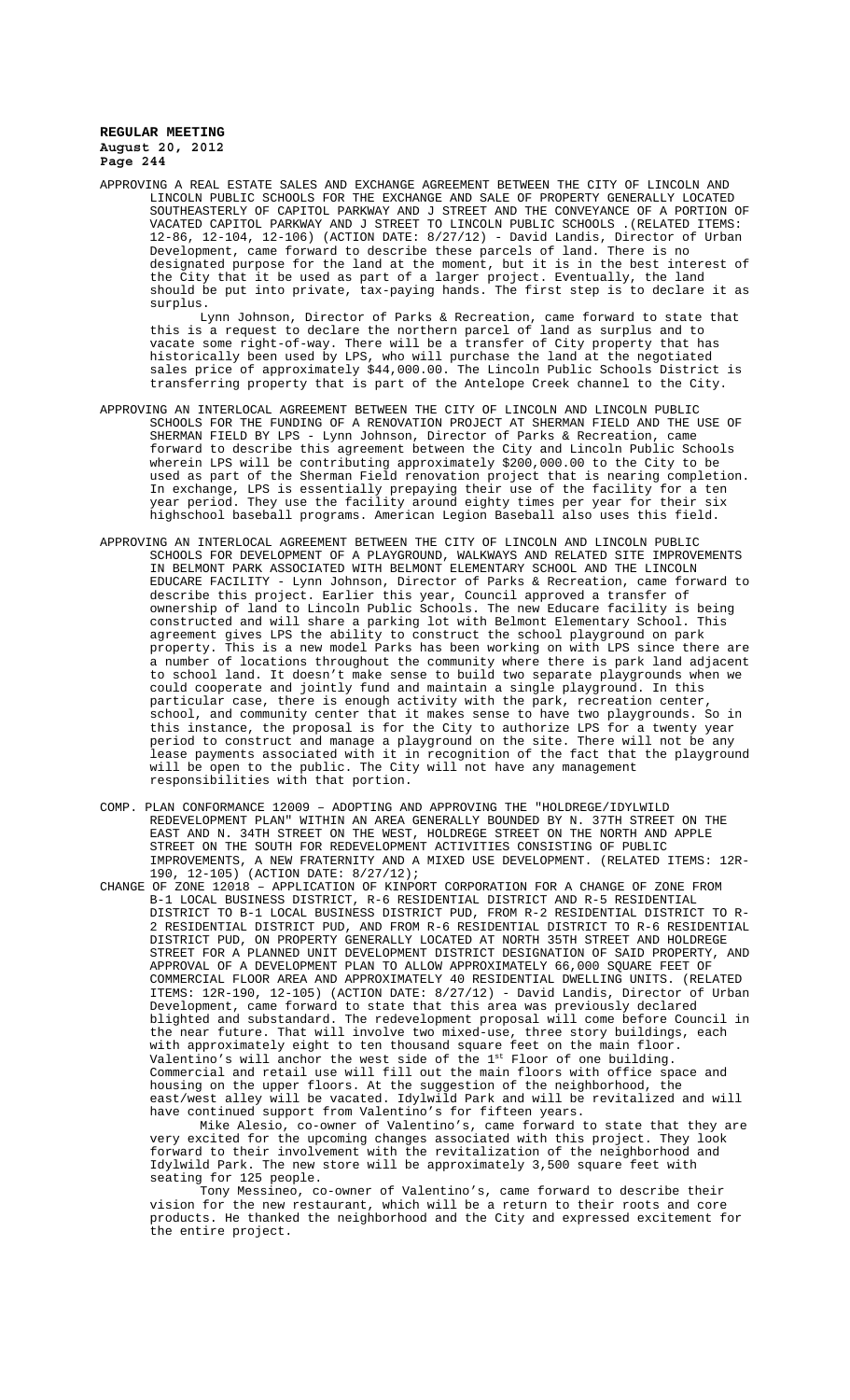Ann Bleed, 1315 North 37<sup>th</sup> St., President of the East Campus Community Organization (ECCO) came forward in support of this project. She thanked WRK and Valentino's for listening to the neighborhood and working to address all of their concerns. This plan fits the design of the neighborhood and their vision for the future.

Kent Seacrest, 1111 Lincoln Mall, Suite 350, came forward as representative for Kinport Corporation, the developer, and the Kappa Foundation to state their support for this project. He requested that public hearing on second item be delayed to a future date.

- DECLARING THE OFFICIAL INTENT OF THE CITY OF LINCOLN TO CALL AN ELECTION REGARDING THE PROPOSITION OF THE ISSUANCE BY THE CITY OF ITS GENERAL OBLIGATION BONDS IN AN AGGREGATE PRINCIPAL AMOUNT NOT TO EXCEED \$7,900,000 FOR THE PURPOSE OF PAYING THE COSTS INCIDENT TO ENGINEERING, ACQUIRING, CONSTRUCTING AND/OR FURNISHING IMPROVEMENTS TO AND EXTENSIONS OF THE CITY'S STORMWATER DRAINAGE AND FLOOD MANAGEMENT SYSTEM - Ben Higgins, Public Works, came forward to describe this request for City approval for an election item on the upcoming November ballot that asks voters to approve a 7.9 million dollar stormwater bond. The cost is about .3475 cents per hundred dollars valuation which amounts to approximately 5 dollars per year for a \$150,000.00 home. Funds are used to protect property from stormwater runoff and flood damage from major rainfall events by improving, repairing, or providing more capacity for storm drainage systems, helping with water quality projects, and preventing or repairing failing stream banks.
- COMP. PLAN CONFORMANCE 12010 ADOPTING AND APPROVING THE PROPOSED AMENDMENT TO THE 48TH AND O STREET REDEVELOPMENT PLAN TO EXPAND THE AREA TO INCLUDE THE GATEWAY SENIOR LIVING CENTER RETIREMENT CAMPUS LOCATED NORTH OF O STREET BETWEEN 52ND STREET AND 56TH STREET AND TO ADD A REDEVELOPMENT PROJECT FOR THE EXPANSION OF SKILLED NURSING AND INDEPENDENT LIVING FACILITIES. (RELATED ITEMS: 12R-191, 12R-192, 12R-193) (ACTION DATE: 08/20/12)

APPROVING THE GATEWAY SENIOR LIVING PROJECT – PHASE I REDEVELOPMENT AGREEMENT BETWEEN THE CITY OF LINCOLN AND GATEWAY PROPERTIES, INC. RELATING TO THE REDEVELOPMENT OF PROPERTY GENERALLY LOCATED NORTH OF O STREET BETWEEN 52ND STREET AND 56TH STREET. (RELATED ITEMS: 12R-191, 12R-192, 12R-193) (ACTION DATE: 08/20/12)

AMENDING THE FY 11/12 CIP TO AUTHORIZE AND APPROPRIATE \$1,606,500.00 IN TIF FUNDS FOR GATEWAY SENIOR LIVING CENTER – PHASE I PROJECTS. (RELATED ITEMS: 12R-191, 12R-192, 12R-193) (ACTION DATE: 08/20/12) - David Landis, Director of Urban Development, came forward to present the underlying plan, the agreement for, and the CIP change that would authorize the use TIF funds during the initiation of this three phase project involving the Gateway Senior Living Center. The plan acknowledges all three phases, but the agreement is only for Phase 1 which includes the renovation of the existing six story building and construction of a new multistory building. It will have 80 skilled nursing facility beds, 46 assisted living units, and 20 assisted living memory care units and will create approximately 80 new jobs in the skilled healthcare field as well as improve the area. The private investment of Phase 1 is approximately 12.5 million dollars and the TIF created is around 1.6 million dollars.

Tom Huston, 233 S.  $13^{\text{th}}$  St., Ste. 1900, came forward representing Gateway Properties. The agreement is a standard format and the City will have approval rights for design aspects. It also contains specific use restrictions and deadlines for construction. In answer to Council questions, Mr. Huston replied that Gateway will improve elder care in Lincoln by providing a continuum of care facility. The bond ordinance will come before Council this fall. This project qualifies for core treatment under tax increment financing policy and the City will continue to collect property tax dollars. It is anticipated that there will be a 7 million dollar increase in valuation. The City is merely a conduit for this project and all of the liability accrues to the developer.

APPROVING AN AMENDMENT TO THE INTERLOCAL AGREEMENT BETWEEN THE CITY OF LINCOLN AND LANCASTER COUNTY FOR A COMMUNICATIONS CENTER TO CONTINUE TO SERVE THE COMMUNICATIONS NEEDS OF THE LINCOLN POLICE DEPARTMENT, LINCOLN FIRE & RESCUE, LANCASTER COUNTY SHERIFF'S OFFICE, AND THOSE RURAL FIRE/EMS AGENCIES WITH MEMBERSHIP IN THE LANCASTER COUNTY MUTUAL AID ASSOCIATION - Rod Confer, City Attorney, came forward to state that the City is still in discussion with the County on this item and requested that it be delayed with public hearing to September 10, 2012.<br>CARROLL Moved to Dela

Moved to Delay Public Hearing on Bill No. 12R-194 to September 10, 2012.

Seconded by Schimek & carried by the following vote: AYES: Camp, Carroll, Emery, Eskridge, Hornung, Schimek; NAYS: None; ABSENT: Cook.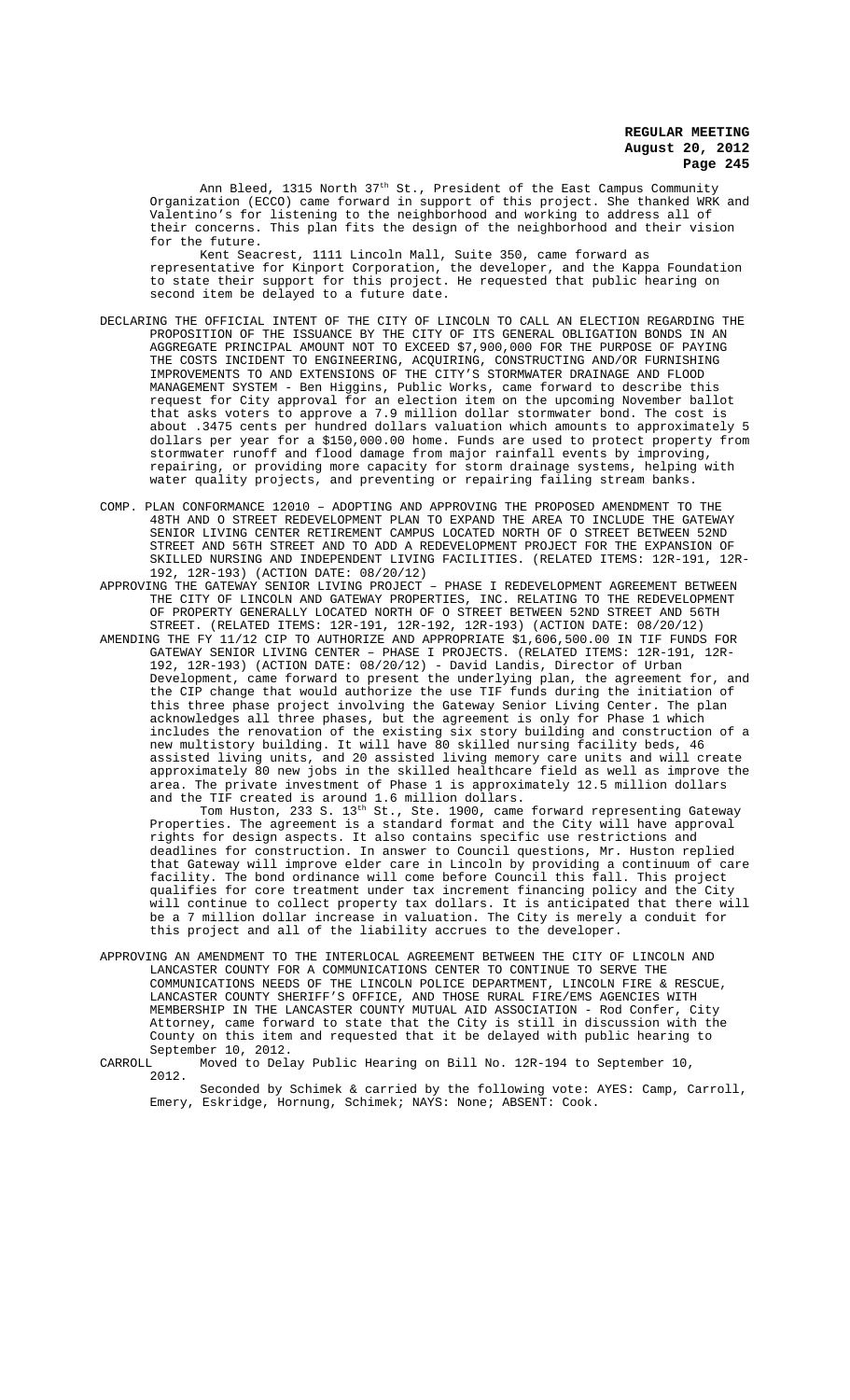# **COUNCIL ACTION**

#### **REPORTS OF CITY OFFICERS**

APPROVING THE APPOINTMENT OF JOHN HUFF AS FIRE CHIEF EFFECTIVE AUGUST 30, 2012 - PRIOR to reading:<br>CARROLL Moved

CARROLL Moved to Amend Bill No. 12R-188 in the following manner: 1. On page 1, lines 2 and 3, delete the date "September 7, 2012" and

insert in lieu thereof the date August 30, 2012.

Seconded by Emery & carried by the following vote: AYES: Camp, Carroll, Emery, Eskridge, Hornung, Schimek; NAYS: None; ABSENT: Cook.

CLERK Read the following resolution, introduced by Jonathan Cook. Eugene Carroll moved its adoption; seconded by Schimek.

A-86960 BE IT RESOLVED by the City Council of the City of Lincoln, Nebraska: That the appointment of John Huff as Fire Chief effective August 30, 2012 is hereby approved.

Introduced by Jonathan Cook

Seconded by Schimek and carried by the following vote: AYES: Camp, Carroll, Emery, Eskridge, Hornung, Schimek; NAYS: None; ABSENT: Cook.

APPROVING THE APPOINTMENT OF JIM PESCHONG AS POLICE CHIEF EFFECTIVE JANUARY 31, 2013 - PRIOR to reading:<br>CARROLL Moved to Ar

Moved to Amend Bill No. 12R-189 in the following manner:

1. On page 1 line 3 delete the date "September 7, 2012" and insert in lieu thereof the date January 31, 2012.

Seconded by Schimek & carried by the following vote: AYES: Camp, Carroll, Emery, Eskridge, Hornung, Schimek; NAYS: None; ABSENT: Cook.

CLERK Read the following resolution introduced by Jonathan Cook.

Eugene Carroll moved its adoption; seconded by Schimek. A-86961 BE IT RESOLVED by the City Council of the City of Lincoln, Nebraska:

That the appointment of Jim Peschong as Chief of Police effective January 31, 2012 is hereby approved.

Introduced by Jonathan Cook

Seconded by Schimek and carried by the following vote: AYES: Camp, Carroll, Emery, Eskridge, Hornung, Schimek; NAYS: None; ABSENT: Cook.

- CLERK'S LETTER AND MAYOR'S APPROVAL OF RESOLUTIONS AND ORDINANCES PASSED BY THE CITY COUNCIL ON AUGUST 6, 2012 - CLERK presented said report which was placed on file in the Office of the City Clerk. **(27-1)**
- CLERK'S LETTER AND MAYOR'S APPROVAL OF RESOLUTIONS AND ORDINANCES PASSED BY THE CITY COUNCIL ON AUGUST 8, 2012 - CLERK presented said report which was placed on file in the Office of the City Clerk. **(27-1)**

### **PETITIONS & COMMUNICATIONS**

PLACED ON FILE IN THE OFFICE OF THE CITY CLERK:

Administrative Amendment No. 11060 to Special Permit No. 08034, Whispering Meadows Community Unit Plan, approved by the Planning Director on August 7, 2012, requested by City Bank and Trust, to add notes 27 and 28 to the approved plan; allowing for Lots 1-10 to be either developed as single family lots, or a daycare by special permit or multi-family housing; and adding Outlot F to provide utilities, on property generally located at SW. 27th St. and West A St.

REFERRED TO THE PLANNING DEPARTMENT:

Change of Zone No. 12023 - requested by Gary Burow, from H-3 Highway Commercial District to I-1 Industrial District, on property legally described as a portion of Lot 139 I.T., located in the NW 1/4 of Section 13-10-6, Lancaster County, Nebraska, generally located at N. 14th Street and Cornhusker Highway.<br>Change of Zone No. 12024 - requested by Lincoln Community Playhouse, for The Change of Zone No. 12024 - requested by Lincoln Community Playhouse, for The Lincoln Community Playhouse Planned Unit Development, from R-2 Residential District and R-3 Residential District to O-3 Office Park District PUD, on property legally described as Lot 1, Block 2, Thomasbrook Addition, and Lot 140 I.T., located in the SW 1/4 of Section 33-10-7, Lancaster County, Nebraska, generally located at S. 56th Street and Lillibridge Street; for a Planned Unit Development District designation of said property; and for approval of a development plan which proposes modifications to the Zoning Ordinance and Subdivision Ordinance to allow the existing community playhouse and future commercial development on the underlying O-3 zoning district. Combined Special/use Permit No. 13A - requested by ASI, Nebraska, for an adjustment to the sign regulations to allow an additional center identification sign, on property legally described as Lot 1, Pine Lake Heights 10th Addition, located in the NE 1/4 of Section 19-9-7, Lancaster County, Nebraska, generally located at S. 40th Street and Pine Lake Road. Special Permit No. 12029 - requested by Sean and Marla Payant, for the espansion of a nonconforming use to construct a garage in the rear yard setback, on property legally described as Lot 1, except the east 70', Block 3, Chase and Beardsleys Park Hill Addition, located in the SE 1/4 of Section 36-10-6, Lancaster County, Nebraska, generally located at 2233 Park Avenue. The Planning Commission action is final action, unless appealed to the City Council.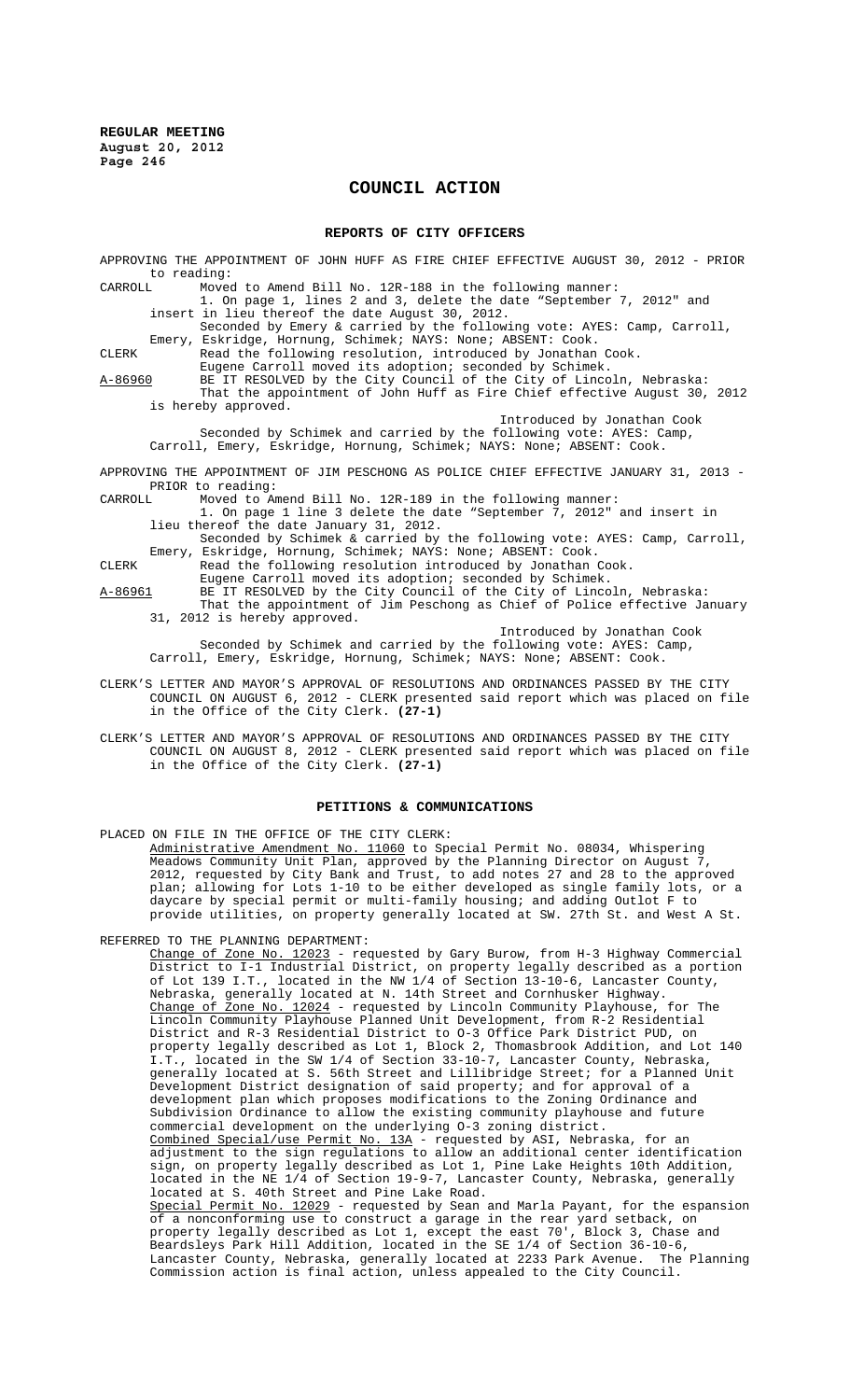### **MISCELLANEOUS REFERRALS - NONE**

#### **LIQUOR RESOLUTIONS**

APPLICATION OF SIKARIN, LLC DBA ISSARA FOR A CLASS CK LIQUOR LICENSE AT 1701 PINE LAKE ROAD - CLERK read the following resolution, introduced by Jon Camp, who moved its adoption for approval:<br>A-86962 BE IT RESOLVED by the

A-86962 BE IT RESOLVED by the City Council of the City of Lincoln, Nebraska: That after hearing duly had as required by law, consideration of the facts of this application, the Nebraska Liquor Control Act, and the pertinent City ordinances, the City Council recommends that the application of Sikarin, LLC dba Issara for a Class "CK" liquor license at 1701 Pine Lake Road, Lincoln, Nebraska, for the license period ending October 31, 2012, be approved with the condition that the premises must comply in every respect with all city and state regulations.

The City Clerk is directed to transmit a copy of this resolution to the Nebraska Liquor Control Commission. Introduced by Jon Camp

Seconded by Schimek and carried by the following vote: AYES: Camp, Carroll, Emery, Eskridge, Hornung, Schimek; NAYS: None; ABSENT: Cook.

MANAGER APPLICATION OF MALINEE KIATATHIKOM FOR SIKARIN, LLC DBA ISSARA AT 1701 PINE LAKE ROAD - CLERK read the following resolution, introduced by Jon Camp, who moved its adoption for approval:<br>A-86963 WHEREAS, Sikarin, LLC dba

A-86963 WHEREAS, Sikarin, LLC dba Issara located at 1701 Pine Lake Road, Lincoln, Nebraska has been approved for a Retail Class "CK" liquor license, and now requests that Malinee Kiatathikom be named manager;

WHEREAS, Malinee Kiatathikom appears to be a fit and proper person to manage said business.

NOW, THEREFORE, BE IT RESOLVED by the City Council of the City of Lincoln, Nebraska:

That after hearing duly had as required by law, consideration of the facts of this application, the Nebraska Liquor Control Act, and the pertinent City ordinances, the City Council recommends that Malinee Kiatathikom be approved as manager of this business for said licensee. The City Clerk is directed to transmit a copy of this resolution to the Nebraska Liquor Control Commission.

Introduced by Jon Camp

Seconded by Schimek and carried by the following vote: AYES: Camp, Carroll, Emery, Eskridge, Hornung, Schimek; NAYS: None; ABSENT: Cook.

APPLICATION OF MC HOME SOLUTIONS, LLC DBA SMOOTH FOR A CLASS C LIQUOR LICENSE AT 1640 O STREET - CLERK read the following resolution, introduced by Jon Camp, who moved its adoption for approval:<br>A-86964 BE IT RESOLVED by the City

A-86964 BE IT RESOLVED by the City Council of the City of Lincoln, Nebraska:

That after hearing duly had as required by law, consideration of the facts of this application, the Nebraska Liquor Control Act, and the pertinent City ordinances, the City Council recommends that the application of MC Home Solutions, LLC dba Smooth for a Class "C" liquor license at 1640 O Street, Lincoln, Nebraska, for the license period ending October 31, 2012, be approved with the condition that:

1. Pursuant to Neb. Rev. Stat. § 53-132, the previous owner Shane Harrington is not eligible to hold a liquor license. Shane Harrington shall have no interest, directly or indirectly, in the operation or profit of the business nor will he, or any of his employees or business entities, tend bar, make sales, serve patrons, stock shelves, write checks, sign invoices or represent himself as the owner or in any way participate in the day-to-day operations of MC Home Solutions, LLC dba Smooth in any capacity, including conducting events or marketing on the licensed premises or on behalf of MC Home Solutions, LLC dba Smooth.

2. There be no business or personal alcohol related offenses by the applicant within the first year after approval.

3. The premises must comply in every respect with all city and state regulations.

The City Clerk is directed to transmit a copy of this resolution to the Nebraska Liquor Control Commission.

Introduced by Jon Camp

Seconded by Schimek and carried by the following vote: AYES: Camp, Carroll, Emery, Eskridge, Hornung, Schimek; NAYS: None; ABSENT: Cook.

MANAGER APPLICATION OF DAVID BADER FOR MC HOME SOLUTIONS, LLC DBA SMOOTH AT 1640 O STREET - CLERK read the following resolution, introduced by Jon Camp, who moved

its adoption for approval:<br>A-86965 WHEREAS, MC Home So. WHEREAS, MC Home Solutions, LLC dba Smooth located at 1640 O Street,

Lincoln, Nebraska has been approved for a Retail Class "C" liquor license, and now requests that David Bader be named manager;

WHEREAS, David Bader appears to be a fit and proper person to manage said business.

NOW, THEREFORE, BE IT RESOLVED by the City Council of the City of Lincoln, Nebraska: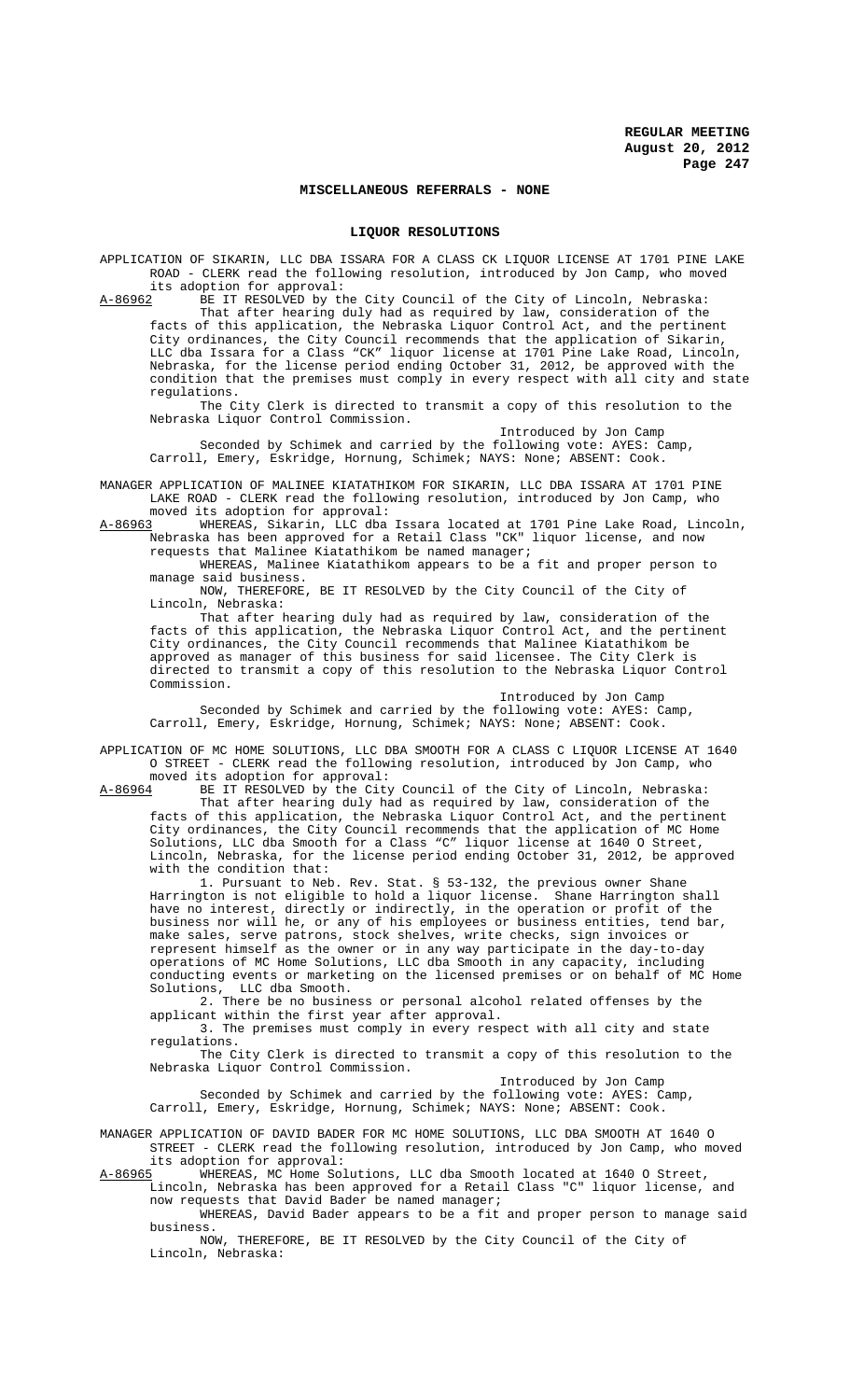That after hearing duly had as required by law, consideration of the facts of this application, the Nebraska Liquor Control Act, and the pertinent City ordinances, the City Council recommends that David Bader be approved as manager of this business for said licensee. The City Clerk is directed to transmit a copy of this resolution to the Nebraska Liquor Control Commission.

Introduced by Jon Camp Seconded by Schimek and carried by the following vote: AYES: Camp, Carroll, Emery, Eskridge, Hornung, Schimek; NAYS: None; ABSENT: Cook.

APPLICATION OF MARCUS LINCOLN HOTEL LLC DBA MARRIOTT CORNHUSKER FOR A CLASS CK LIQUOR LICENSE AT 333 SOUTH 13TH STREET - CLERK read the following resolution, introduced by Jon Camp, who moved its adoption for approval:

A-86966 BE IT RESOLVED by the City Council of the City of Lincoln, Nebraska:

That after hearing duly had as required by law, consideration of the facts of this application, the Nebraska Liquor Control Act, and the pertinent City ordinances, the City Council recommends that the application of Marcus Lincoln Hotel LLC dba Marriott Cornhusker for a Class "CK" liquor license at 333 South 13th Street, Lincoln, Nebraska, for the license period ending October 31, 2012, be approved with the condition that:

1. Applicant must successfully complete the responsible beverage server training course required by Section 5.04.035 of the Lincoln Municipal Code within 30 days of approval of this resolution.

2. The premises must comply in every respect with all city and state regulations.

The City Clerk is directed to transmit a copy of this resolution to the Nebraska Liquor Control Commission.

Introduced by Jon Camp Seconded by Schimek and carried by the following vote: AYES: Camp, Carroll, Emery, Eskridge, Hornung, Schimek; NAYS: None; ABSENT: Cook.

MANAGER APPLICATION OF BRIAN G. SHANDER FOR MARCUS LINCOLN HOTEL LLC DBA MARRIOTT CORNHUSKER AT 333 SOUTH 13TH STREET - CLERK read the following resolution, introduced by Jon Camp, who moved its adoption for approval:

A-86967 WHEREAS, Marcus Lincoln Hotel LLC dba Marriott Cornhusker located at 333 South 13th Street, Lincoln, Nebraska has been approved for a Retail Class "CK" liquor license, and now requests that Brian G. Shander be named manager;

WHEREAS, Brian G. Shander appears to be a fit and proper person to manage said business.

NOW, THEREFORE, BE IT RESOLVED by the City Council of the City of Lincoln, Nebraska:

That after hearing duly had as required by law, consideration of the facts of this application, the Nebraska Liquor Control Act, and the pertinent City ordinances, the City Council recommends that Brian G. Shander be approved as manager of this business for said licensee. The City Clerk is directed to transmit a copy of this resolution to the Nebraska Liquor Control Commission. Introduced by Jon Camp

Seconded by Schimek and carried by the following vote: AYES: Camp, Carroll, Emery, Eskridge, Hornung, Schimek; NAYS: None; ABSENT: Cook.

APPLICATION OF HCF TACO COMPANY NO. 1, LLC DBA FUZZY'S TACO SHOP FOR A CLASS I LIQUOR LICENSE AT 1442 O STREET - CLERK read the following resolution, introduced by Jon Camp, who moved its adoption for approval:

A-86968 BE IT RESOLVED by the City Council of the City of Lincoln, Nebraska:

That after hearing duly had as required by law, consideration of the facts of this application, the Nebraska Liquor Control Act, and the pertinent City ordinances, the City Council recommends that the application of HCF Taco Company No. 1, LLC dba Fuzzy's Taco Shop for a Class "I" liquor license at 1442 O Street, Lincoln, Nebraska, for the license period ending April 30, 2013, be approved with the condition that:

1. Applicant must successfully complete the responsible beverage server training course required by Section 5.04.035 of the Lincoln Municipal Code within 30 days of approval of this resolution.

2. The premises must comply in every respect with all city and state regulations.

The City Clerk is directed to transmit a copy of this resolution to the Nebraska Liquor Control Commission.

Introduced by Jon Camp

Seconded by Schimek and carried by the following vote: AYES: Camp, Carroll, Emery, Eskridge, Hornung, Schimek; NAYS: None; ABSENT: Cook.

MANAGER APPLICATION OF DAVID J. HOFER FOR HCF TACO COMPANY NO. 1, LLC DBA FUZZY'S TACO SHOP AT 1442 O STREET - CLERK read the following resolution, introduced by Jon

Camp, who moved its adoption for approval:<br>A-86969 WHEREAS, HCF Taco Company No. 1, LLC A-86969 WHEREAS, HCF Taco Company No. 1, LLC dba Fuzzy's Taco Shop located at 1442 O Street, Lincoln, Nebraska has been approved for a Retail Class "I" liquor license, and now requests that David J. Hofer be named manager;

WHEREAS, David J. Hofer appears to be a fit and proper person to manage said business.

NOW, THEREFORE, BE IT RESOLVED by the City Council of the City of Lincoln, Nebraska: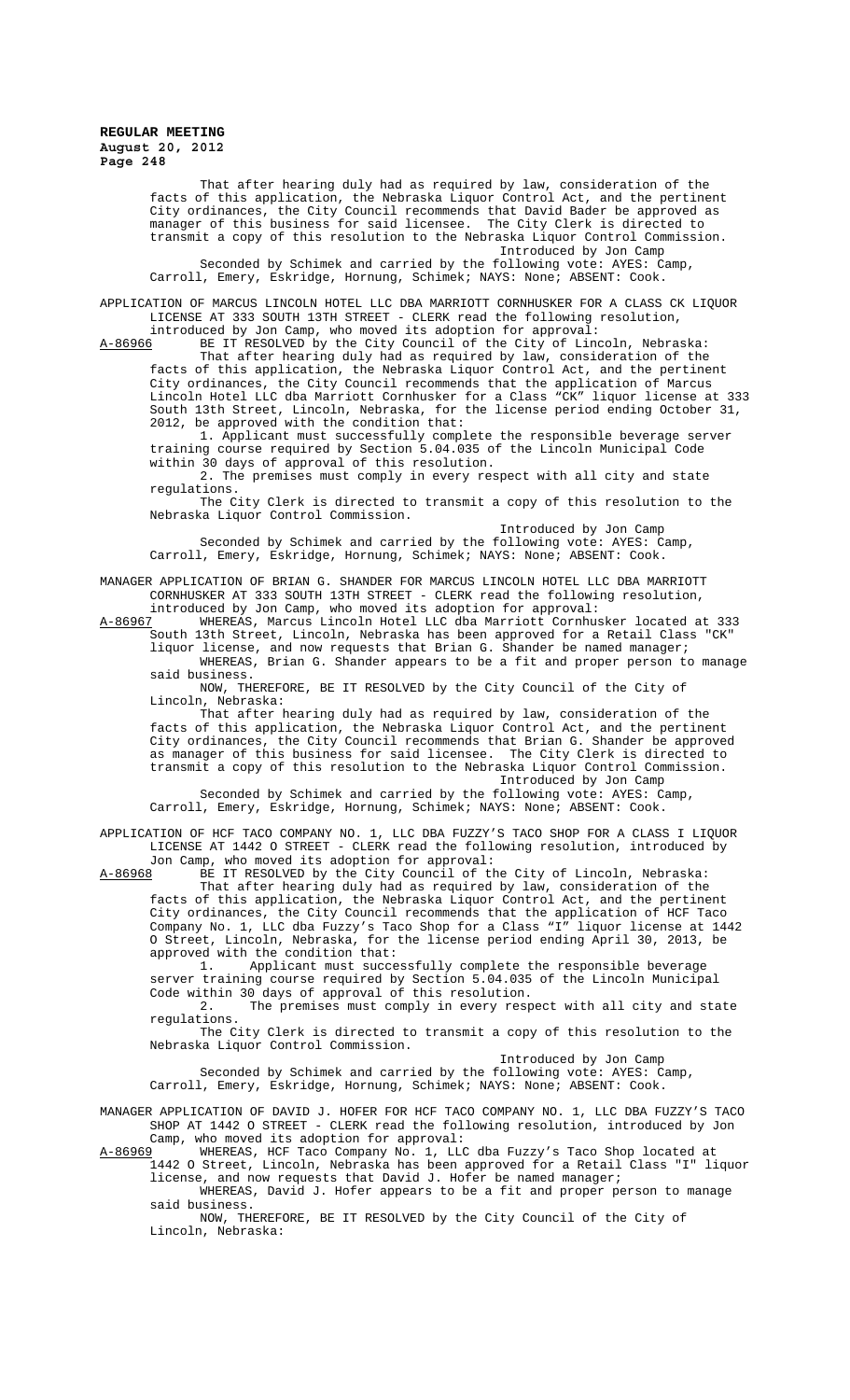That after hearing duly had as required by law, consideration of the facts of this application, the Nebraska Liquor Control Act, and the pertinent City ordinances, the City Council recommends that David J. Hofer be approved as manager of this business for said licensee. The City Clerk is directed to transmit a copy of this resolution to the Nebraska Liquor Control Commission. Introduced by Jon Camp

Seconded by Schimek and carried by the following vote: AYES: Camp, Carroll, Emery, Eskridge, Hornung, Schimek; NAYS: None; ABSENT: Cook.

### **ORDINANCES - 2ND READING & RELATED RESOLUTIONS (as required)**

- COMP. PLAN CONFORMANCE 12008 DECLARING APPROXIMATELY .16 ACRES OF PROPERTY GENERALLY LOCATED SOUTHWEST OF SOUTH 21ST STREET AND O STREET; .03 ACRES OF PROPERTY GENERALLY LOCATED SOUTHWEST OF SOUTH ANTELOPE VALLEY PARKWAY AND M STREET; AND .19 ACRES OF PROPERTY GENERALLY LOCATED SOUTHEAST OF CAPITOL PARKWAY AND J STREET, AS SURPLUS PROPERTY AND AUTHORIZING THE SALE THEREOF. (RELATED ITEMS: 12-86, 12-104, 12-106) (ACTION DATE: 8/27/12) - CLERK read an ordinance, introduced by Jonathan Cook, declaring approximately .16 acres of City owned property generally located southwest of South  $21^{\rm st}$  Street and O Street; .03 acres of property generally located southwest of S. Antelope Valley Parkway and M Street; and .19 acres of property generally located southeast of Capitol Parkway and J Street as surplus, the second time.
- VACATION 10019 VACATING RANDOLPH STREET BETWEEN SOUTH 25TH STREET AND CAPITOL PARKWAY; A PORTION OF H STREET WEST OF SOUTH 25TH STREET; A PORTION OF THE EAST-WEST ALLEY WEST OF SOUTH 25TH STREET; AND A PORTION OF CAPITOL PARKWAY SOUTH OF J STREET. (RELATED ITEMS: 12-86, 12-104, 12-106) (ACTION DATE: 8/27/12) - CLERK read an ordinance, introduced by Jonathan Cook, vacating Randolph Street between South  $25^{\text{th}}$  Street and Capitol Parkway; a portion of H Street west of South  $25^{\text{th}}$ Street; a portion of the east-west alley west of South  $25^{\rm th}$  Street; and a portion of Capitol Parkway south of J Street, and retaining title thereto in the City of Lincoln, Nebraska, the second time.
- APPROVING A REAL ESTATE SALES AND EXCHANGE AGREEMENT BETWEEN THE CITY OF LINCOLN AND LINCOLN PUBLIC SCHOOLS FOR THE EXCHANGE AND SALE OF PROPERTY GENERALLY LOCATED SOUTHEASTERLY OF CAPITOL PARKWAY AND J STREET AND THE CONVEYANCE OF A PORTION OF VACATED CAPITOL PARKWAY AND J STREET TO LINCOLN PUBLIC SCHOOLS .(RELATED ITEMS: 12-86, 12-104, 12-106) (ACTION DATE: 8/27/12) - CLERK read an ordinance, introduced by Jonathan Cook, approving a Real Estate Purchase and Exchange Agreement between the City of Lincoln and Lancaster County School District 001 authorizing the exchange and sale of property generally located southeasterly of Capitol Parkway and J Street, the second time.
- APPROVING AN INTERLOCAL AGREEMENT BETWEEN THE CITY OF LINCOLN AND LINCOLN PUBLIC SCHOOLS FOR THE FUNDING OF A RENOVATION PROJECT AT SHERMAN FIELD AND THE USE OF SHERMAN FIELD BY LPS - CLERK read an ordinance, introduced by Jonathan Cook, approving and Interlocal Agreement between the City of Lincoln and Lancaster County School District 001 for the funding of a renovation project at Sherman Field and for the use Sherman Field by Lincoln Public Schools for a period of ten years, the second time.
- APPROVING AN INTERLOCAL AGREEMENT BETWEEN THE CITY OF LINCOLN AND LINCOLN PUBLIC SCHOOLS FOR DEVELOPMENT OF A PLAYGROUND, WALKWAYS AND RELATED SITE IMPROVEMENTS IN BELMONT PARK ASSOCIATED WITH BELMONT ELEMENTARY SCHOOL AND THE LINCOLN EDUCARE FACILITY - CLERK read an ordinance, introduced by Jonathan Cook, approving an Interlocal Agreement Regarding Playground between the City of Lincoln and Lancaster County School District 001 for development of a playground, walkways and related site improvements in Belmont Park associated with Belmont Elementary School and the Lincoln Educare facility for a period of twenty years with an option to renew for additional five year terms, the second time.
- COMP. PLAN CONFORMANCE 12009 ADOPTING AND APPROVING THE "HOLDREGE/IDYLWILD REDEVELOPMENT PLAN" WITHIN AN AREA GENERALLY BOUNDED BY N. 37TH STREET ON THE EAST AND N. 34TH STREET ON THE WEST, HOLDREGE STREET ON THE NORTH AND APPLE STREET ON THE SOUTH FOR REDEVELOPMENT ACTIVITIES CONSISTING OF PUBLIC IMPROVEMENTS, A NEW FRATERNITY AND A MIXED USE DEVELOPMENT. (RELATED ITEMS: 12R-190, 12-105) (ACTION DATE: 8/27/12)
- CHANGE OF ZONE 12018 APPLICATION OF KINPORT CORPORATION FOR A CHANGE OF ZONE FROM B-1 LOCAL BUSINESS DISTRICT, R-6 RESIDENTIAL DISTRICT AND R-5 RESIDENTIAL DISTRICT TO B-1 LOCAL BUSINESS DISTRICT PUD, FROM R-2 RESIDENTIAL DISTRICT TO R-2 RESIDENTIAL DISTRICT PUD, AND FROM R-6 RESIDENTIAL DISTRICT TO R-6 RESIDENTIAL DISTRICT PUD, ON PROPERTY GENERALLY LOCATED AT NORTH 35TH STREET AND HOLDREGE STREET FOR A PLANNED UNIT DEVELOPMENT DISTRICT DESIGNATION OF SAID PROPERTY, AND APPROVAL OF A DEVELOPMENT PLAN TO ALLOW APPROXIMATELY 66,000 SQUARE FEET OF COMMERCIAL FLOOR AREA AND APPROXIMATELY 40 RESIDENTIAL DWELLING UNITS. (RELATED ITEMS: 12R-190, 12-105) (ACTION DATE: 8/27/12) - PRIOR to reading: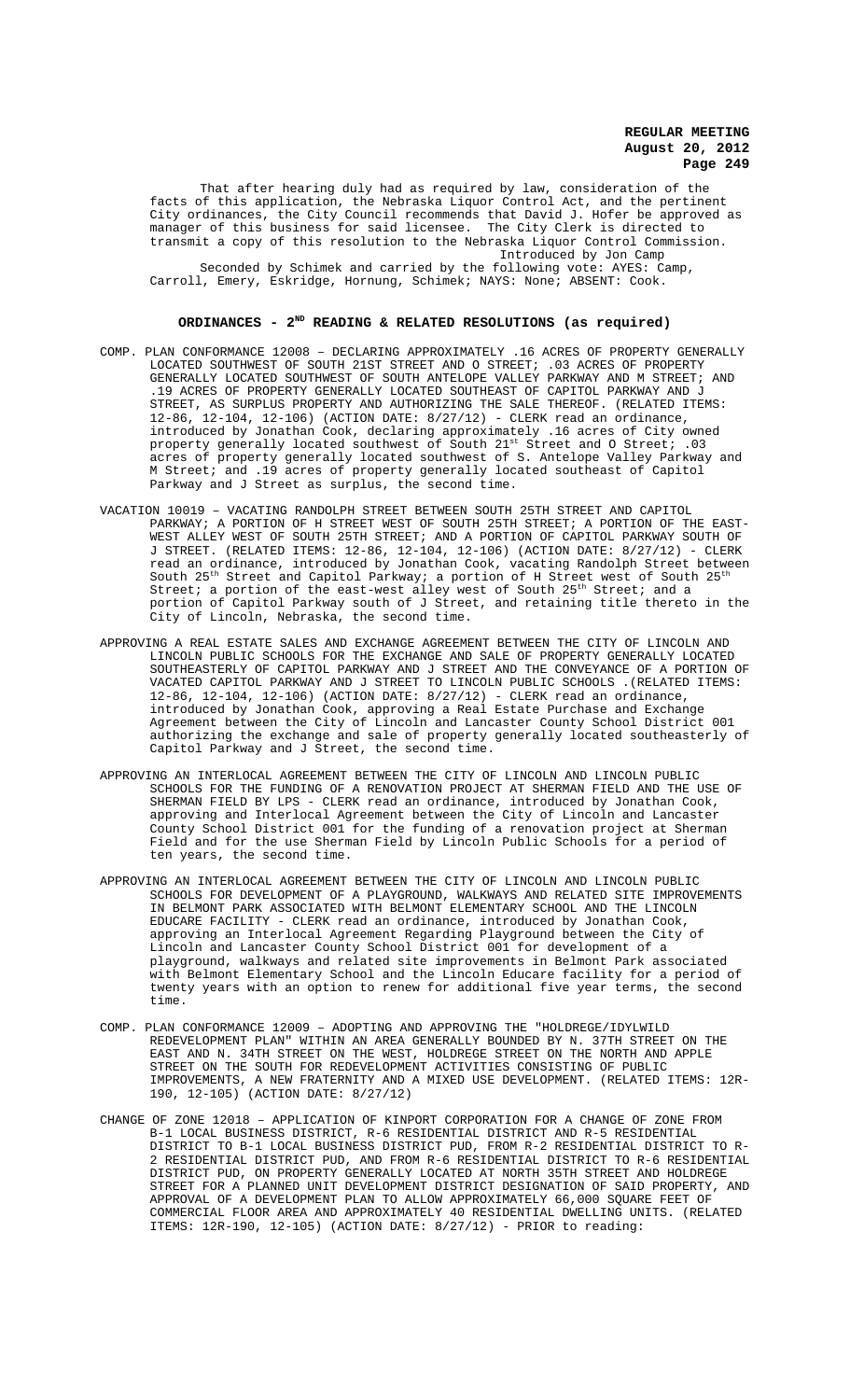CARROLL Moved to Delay Public Hearing on Bill No. 12-105 to September 10, 2012. Seconded by Schimek & carried by the following vote: AYES: Camp, Carroll, Emery, Eskridge, Hornung, Schimek; NAYS: None; ABSENT: Cook.

CLERK Read an ordinance, introduced by Jonathan Cook, amending the Lincoln Zoning District Maps attached to and made a part of Title 27 of the Lincoln Municipal Code, as provided by Section 27.05.020 of the Lincoln Municipal Code, by changing the boundaries of the districts established and shown thereon, the second time.

#### **PUBLIC HEARING - RESOLUTIONS**

DECLARING THE OFFICIAL INTENT OF THE CITY OF LINCOLN TO CALL AN ELECTION REGARDING THE PROPOSITION OF THE ISSUANCE BY THE CITY OF ITS GENERAL OBLIGATION BONDS IN AN AGGREGATE PRINCIPAL AMOUNT NOT TO EXCEED \$7,900,000 FOR THE PURPOSE OF PAYING THE COSTS INCIDENT TO ENGINEERING, ACQUIRING, CONSTRUCTING AND/OR FURNISHING IMPROVEMENTS TO AND EXTENSIONS OF THE CITY'S STORMWATER DRAINAGE AND FLOOD MANAGEMENT SYSTEM - CLERK read the following resolution, introduced by Jonathan Cook.

Doug Emery moved its adoption; seconded by Carroll.

A-86970 WHEREAS, the City of Lincoln, Nebraska (the "City") a city of the primary class and political subdivision duly organized and existing under its home rule charter and the laws of the State of Nebraska (the "State"), including, but not limited to, Chapter 15, Reissue Revised Statutes of Nebraska, as amended, owns, operates and maintains a storm water drainage and flood management system within the territorial limits of the City (the "Storm Water System"); and

WHEREAS, in order to fund the necessary improvements to and extensions of the existing Storm Water System, as well as measures to achieve federal and State water quality standards, it is necessary for the City to issue its general obligation bonds and to levy a tax for the payment of the principal of, any premium, and the interest on such bonds; and

WHEREAS, it is in the best interests of the City, to present the question of the issuance of such bonds to the electors of the City at the Statewide general election to be held on November 6, 2012.

NOW, THEREFORE, BE IT RESOLVED by the City Council (the "Council") of the City as follows:

Section 1. The Council hereby finds and determines that:

(a) It is necessary, desirable, advisable and in the best interests of the City to design, engineer, acquire, construct and/or furnish improvements to and extensions of the City's existing Storm Water System, as well as measures to achieve federal and state water quality standards, which improvements, extensions and measures (collectively, the "Improvements") shall include, but shall not necessarily be limited to, some or all of the improvements, extensions and measures generally described in Attachment 1 appended hereto and made a part hereof.

b) The estimated cost to the City of completing the Improvements will be not less than \$7,900,000, and in order to finance the cost or a portion thereof, it will be necessary for the City to issue general obligation bonds in a principal amount not to exceed \$7,900,000, such bonds to be issued in one or more series, to be dated at the time of their issuance, to become due and payable on such dates, to bear interest at such rates and to have such other terms, all as may be fixed by the City at the time of their issuance.

(c) It will be necessary to cause to be levied and collected annually a tax in addition to all other taxes upon the taxable property in the City sufficient to pay the principal of, any premium, and the interest accruing on such general obligation bonds as the same becomes due.

(d) It is in the best interests of the citizens of the City to present the question of the issuance of such general obligation bonds and the levying of a tax to pay the same to the duly qualified electors of the City at the Statewide general election to be held on Tuesday, November 6, 2012.

 Section 2. The following proposition shall be submitted to the qualified electors of the City at the Statewide general election to be held on Tuesday, November 6, 2012.

#### (FORM OF BALLOT)

#### STORM WATER IMPROVEMENT BOND ISSUE

STATE OF NEBRASKA CITY OF LINCOLN OFFICIAL BALLOT STATEWIDE ELECTION - TUESDAY, NOVEMBER 6, 2012 GENERAL OBLIGATION BONDS

SHALL THE CITY OF LINCOLN, NEBRASKA ISSUE ITS GENERAL OBLIGATION BONDS IN A PRINCIPAL AMOUNT NOT TO EXCEED \$7,900,000 FOR THE PURPOSE OF PAYING COSTS INCIDENT TO ENGINEERING, ACQUIRING, CONSTRUCTION AND/OR FURNISHING IMPROVEMENTS TO AND EXTENSIONS OF THE CITY'S STORM WATER DRAINAGE AND FLOOD MANAGEMENT SYSTEM AND MEASURES TO ACHIEVE STATE AND FEDERAL WATER QUALITY STANDARDS; SUCH BONDS TO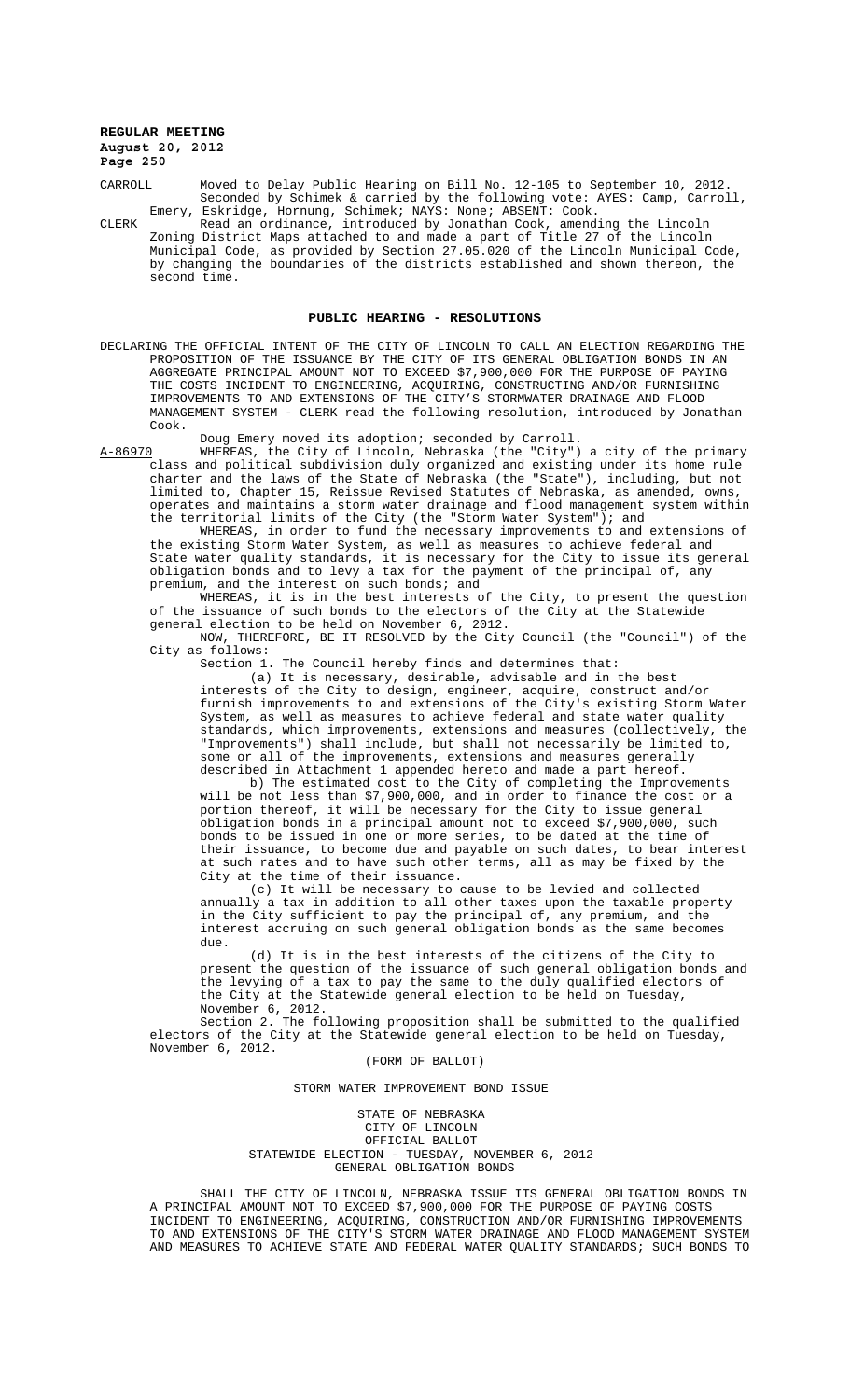BE ISSUED IN ONE OR MORE SERIES, TO BE DATED AT THE TIME OF THEIR ISSUANCE, TO BECOME DUE AND PAYABLE ON SUCH DATES, TO BEAR INTEREST AT SUCH RATES, AND TO HAVE SUCH OTHER TERMS, ALL AS MAY BE FIXED BY THE CITY AT THE TIME OF THEIR ISSUANCE; AND

SHALL THE CITY CAUSE TO BE LEVIED AND COLLECTED ANNUALLY A TAX IN ADDITION TO ALL OTHER TAXES UPON THE TAXABLE PROPERTY IN THE CITY SUFFICIENT IN RATE AND AMOUNT TO PAY THE PRINCIPAL OF, PREMIUM, AND INTEREST ON SAID BONDS AS THE SAME BECOME DUE AND PAYABLE?

9 FOR said General Obligation Bonds and Tax Levy

9 AGAINST said General Obligation Bonds and Tax Levy

Voters desiring to vote in favor of the proposition shall mark in the square opposite the words "FOR said General Obligation Bonds and Tax Levy". Voters desiring to vote against the proposition shall mark in the square opposite the words "AGAINST such General Obligation Bonds and Tax Levy".

Section 3. The Clerk shall cause a notice of such election to be given as<br>ed by Article III, Section 1 of the Charter of the City. The Mayor shall provided by Article III, Section 1 of the Charter of the City. The Mayor shall be and hereby is directed to proclaim and give notice that at the Statewide general election to be held on Tuesday, November 6, 2012, there will be submitted to the qualified electors of the City, for adoption or rejection, the bond authorization question set forth in Section 2 hereof; and the Clerk is further directed to publish said proclamation as provided by law.

Section 4. Such Statewide general election will be held in each election district within the City and at the polling places designated by the Election Commissioner of Lancaster County, Nebraska (the "Election Commissioner"). The Clerk is further directed to notify the Election Commissioner of the bond authorization question set forth in Section 2 hereof and to procure the necessary ballots and make all other necessary arrangements for the same.

Section 5. The polling places for such Statewide general election shall be open from 8:00 a.m. to 8:00 p.m. on Tuesday, November 6, 2012, and a copy of the bond authorization question to be submitted shall be posted at each place of voting during the hours said polls are open.

Section 6. Such Statewide general election shall be conducted in accordance with the laws of the State applicable to such elections for cities of the primary class; the ballots shall be counted, the returns made, and the results canvassed as provided for by law, and all such steps shall be taken as are provided by law in the ascertainment of the results of said election. Introduced by Jonathan Cook

Seconded by Carroll and carried by the following vote: AYES: Camp, Carroll, Emery, Eskridge, Hornung, Schimek; NAYS: None; ABSENT: Cook.

COMP. PLAN CONFORMANCE 12010 – ADOPTING AND APPROVING THE PROPOSED AMENDMENT TO THE 48TH AND O STREET REDEVELOPMENT PLAN TO EXPAND THE AREA TO INCLUDE THE GATEWAY SENIOR LIVING CENTER RETIREMENT CAMPUS LOCATED NORTH OF O STREET BETWEEN 52ND STREET AND 56TH STREET AND TO ADD A REDEVELOPMENT PROJECT FOR THE EXPANSION OF SKILLED NURSING AND INDEPENDENT LIVING FACILITIES. (RELATED ITEMS: 12R-191, 12R-192, 12R-193) (ACTION DATE: 12/20/12) - CLERK read the following resolution, introduced by Jonathan Cook.

Carl Eskridge moved its adoption; seconded by Carroll.

A-86971 WHEREAS, the City Council on August 23, 2004, adopted Resolution No. A-2933 finding an area generally bounded by R Street on the north, 48th Street on the west, 52nd Street on the east, and N Street on the south to be blighted and substandard and on August 20, 2012 adopted a resolution finding the area generally bounded by O Street on the south, N. 56th Street on the east, R Street on the north and N. 52nd Street on the west to be blighted and substandard as defined in the Nebraska Community Development Law (Neb. Rev. Stat. § 18-2101, et seq. as amended) and in need of redevelopment; and

WHEREAS, The City Council has previously adopted the 48th and O Street Redevelopment Plan (hereinafter the "Plan") including plans for various redevelopment projects within said area in accordance with the requirements and procedures of the Nebraska Community Development Law; and now desires to modify said Plan by amending the 48th and O Street Redevelopment Plan to expand the area to include the Gateway Senior Living Center retirement campus located north of O Street between 52nd Street and 56th Street and to add a redevelopment project for the expansion of skilled nursing and independent living facilities; and

WHEREAS, the Director of the Urban Development Department has filed with the City Clerk modifications to the Redevelopment Plan contained in the document entitled "Gateway Senior Living Center Redevelopment Plan" which is attached hereto, marked as Attachment "A", and made a part hereof by reference, and has reviewed said plan and has found that it meets the conditions set forth in Neb. Rev. Stat. § 18-2113 (Reissue 2007); and

WHEREAS, on July 13, 2012, a notice of public hearing was mailed postage prepaid to all registered neighborhood associations located in whole or in part within one mile radius of the area to be redeveloped setting forth the time, date, place and purpose of the public hearing to be held on July 25, 2012 before the Lincoln City - Lancaster County Planning Commission regarding the proposed amendments to the 48th and O Street Redevelopment Plan, a copy of said notice and list of said registered neighborhood associations having been attached hereto as Attachment "B" and "C" respectively; and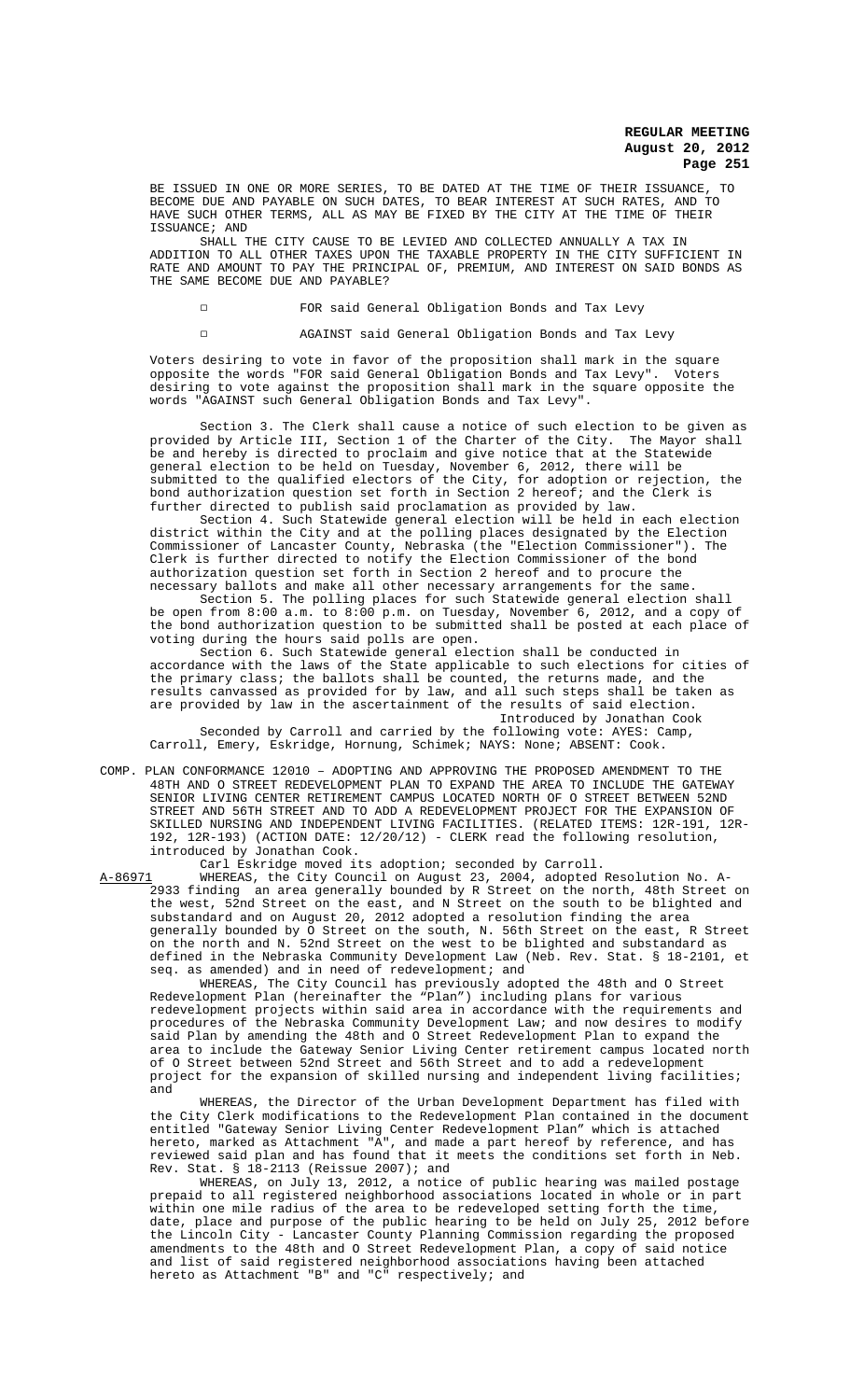WHEREAS, on August 3, 2012 a notice of public hearing was mailed postage prepaid to the foregoing registered neighborhood associations setting forth the time, date, place, and purpose of the public hearing before the City Council to be held on August 20, 2012, regarding the proposed amendments to the 48th and O Street Redevelopment Plan, a copy of said notice having been attached hereto as Attachment "D"; and

WHEREAS, on August 3, 2012 and August 10, 2012 a Notice of Public Hearing was published in the Lincoln Journal Star newspaper, setting the time, date, place and purpose of the public hearing to be held on August 20, 2012 regarding the proposed amendments to the 48th and O Redevelopment Plan for said blighted and substandard area, a copy of such notice having been attached hereto and marked as Attachment "E"; and

WHEREAS, said proposed amendments to the 48th and O Street Redevelopment Plan to add the Gateway Senior Living Center Redevelopment Project have been submitted to the Lincoln-Lancaster County Planning Commission for review and recommendations, and said Planning Commission on July 25, 2012 found the Plan Amendments to be in conformance with the Comprehensive Plan and recommended approval thereof; and

WHEREAS, on August 20, 2012 in the City Council chambers of the Countyity Building, 555 South 10th Street, Lincoln, Nebraska, the City Council held a public hearing relating to the proposed modifications to the Redevelopment Plan and all interested parties were afforded at such public hearing a reasonable opportunity to express their views respecting said proposed modifications to the Redevelopment Plan; and

WHEREAS, the City Council has duly considered all statements made and materials submitted relating to said proposed modifications to the Redevelopment Plan.

NOW, THEREFORE, IT IS FOUND AND DETERMINED by the City Council of the City of Lincoln, Nebraska as follows:<br>1. That the Gateway Senior

That the Gateway Senior Living Center Redevelopment Project is described in sufficient detail and is designed with the general purpose of accomplishing a coordinated, adjusted and harmonious development of the City and its environs which will promote the general health, safety and welfare, sound design and arrangement, the wise and efficient expenditure of public funds, and the prevention of the recurrence of unsanitary or unsafe dwelling accommodations or conditions of blight.<br>2. That incorp

That incorporating the Gateway Senior Living Center Redevelopment Project into the Redevelopment Plan is feasible and in conformity with the general plan for the development of the City of Lincoln as a whole and said Plan is in conformity with the legislative declarations and determinations set forth in the Community Development Law.

3. That the substandard and blighted conditions in the Gateway Senior Living Center Redevelopment Project Area are beyond remedy and control solely by regulatory process and the exercise of police power and cannot be dealt with effectively by the ordinary operations or private enterprise without the aids provided by the Community Development law, specifically including Tax Increment Financing.<br>4.

That elimination of said substandard and blighted conditions under the authority of the Community Development Law is found to be a public purpose and in the public interest.<br>5. That the Gatew

That the Gateway Senior Living Center Redevelopment Project would not be economically feasible without the use of tax-increment financing.

6. That the costs and benefits of the redevelopment activities, including costs and benefits to other affected political subdivisions, the economy of the community, and the demand for public and private services have been analyzed by the City Council as the governing body for the City of Lincoln and have been found to be in the long-term best interest of the City of Lincoln.

NOW, THEREFORE, BE IT RESOLVED by the City Council of the City of Lincoln, Nebraska:

1. That the document entitled "Gateway Senior Living Center Redevelopment Plan" as an Amendment to the "48th and O Street Redevelopment Project" attached hereto as Attachment "A", amending and adding the Gateway Senior Living Center Redevelopment Project, is hereby accepted and approved by the City Council as the governing body for the City of Lincoln.

2. That the Urban Development Director, or his authorized representative, is hereby authorized and directed to take all steps necessary to implement the provisions of said Redevelopment Plan as they relate to the abovedescribed modifications.<br>3. That the Re

That the Redevelopment Project Area for the Gateway Senior Living Center Redevelopment Plan as described and depicted in the Plan Amendments is the Redevelopment Project Area comprising the property to be included in the area subject to the tax increment provision authorized in the Nebraska Community Development Law.<br>4. That the Fina

That the Finance Director is hereby authorized and directed to cause to be drafted and submitted to the City Council any appropriate ordinances and documents needed for the authorization to provide necessary funds including Community Improvement Financing in accordance with the Community Development Law to finance related necessary and appropriate public acquisitions, improvements and other activities set forth in said Plan Amendment to the 48th and O Street Redevelopment Plan.

Introduced by Jonathan Cook

Seconded by Carroll and carried by the following vote: AYES: Camp, Carroll, Emery, Eskridge, Hornung, Schimek; NAYS: None; ABSENT: Cook.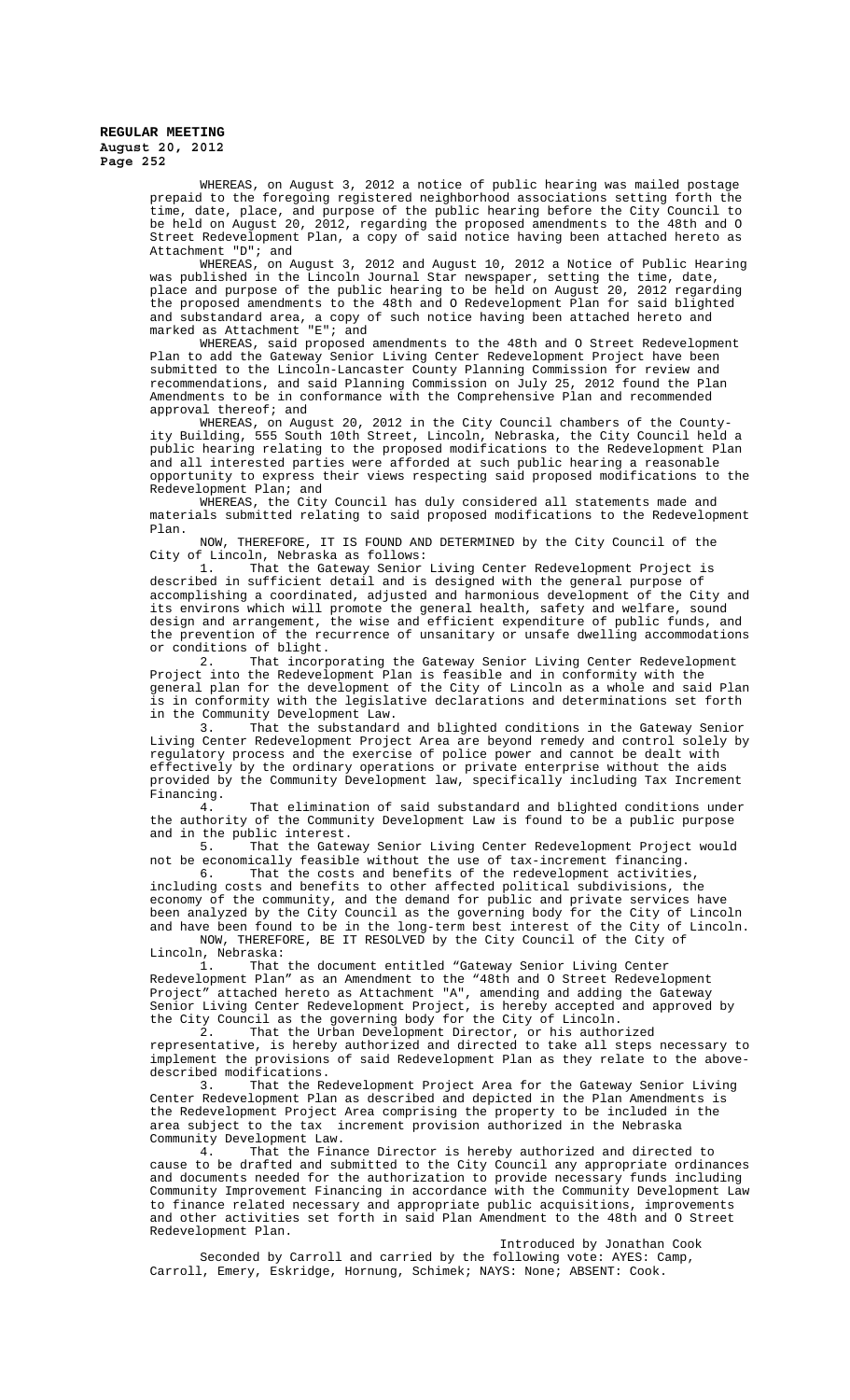APPROVING THE GATEWAY SENIOR LIVING PROJECT – PHASE I REDEVELOPMENT AGREEMENT BETWEEN THE CITY OF LINCOLN AND GATEWAY PROPERTIES, INC. RELATING TO THE REDEVELOPMENT OF PROPERTY GENERALLY LOCATED NORTH OF O STREET BETWEEN 52ND STREET AND 56TH STREET. (RELATED ITEMS: 12R-191, 12R-192, 12R-193) (ACTION DATE: 12/20/12) CLERK read the following resolution, introduced by Jonathan Cook. Carl Eskridge moved its adoption; seconded by Carroll.

A-86972 BE IT RESOLVED by the City Council of the City of Lincoln, Nebraska: That the attached City of Lincoln Redevelopment Agreement for Gateway Senior Living Project – Phase I, between the City of Lincoln, Nebraska and Gateway Properties, Inc. relating to the redevelopment of property generally located between 52nd and 56th Streets from 0 to  $Q$  Streets, upon the terms and conditions set forth in said Redevelopment Agreement, which is attached hereto marked as Attachment "A", is hereby approved and the Mayor is authorized to execute the same on behalf of the City of Lincoln.

The City Clerk is directed to transmit one fully executed original of said Agreement to Rick Peo, Chief Assistant City Attorney, for transmittal to the parties.

Introduced by Jonathan Cook Seconded by Carroll and carried by the following vote: AYES: Camp, Carroll, Emery, Eskridge, Hornung, Schimek; NAYS: None; ABSENT: Cook.

AMENDING THE FY 11/12 CIP TO AUTHORIZE AND APPROPRIATE \$1,606,500.00 IN TIF FUNDS FOR GATEWAY SENIOR LIVING CENTER – PHASE I PROJECTS. (RELATED ITEMS: 12R-191, 12R-192, 12R-193) (ACTION DATE: 12/20/12) - CLERK read the following resolution, introduced by Jonathan Cook.

Carl Eskridge moved its adoption; seconded by Carroll.

A-86973 WHEREAS, Resolution No. A-86471, adopted by the City Council of Lincoln, Nebraska on August 22, 2011, adopted the fiscal year 2011-2012 annual budget for the City of Lincoln and further adopted the Capital Improvement Program attached to Resolution No. A-86471 as Schedule No. 5; and

WHEREAS, Resolution No. A-86471 appropriated all money received or to be received from the County of Lancaster, the State of Nebraska, or the United States, as well as from any grants, donations, or contributions received for public purposes and the interest thereon notwithstanding any sum limitation set forth in the annual budget; and

WHEREAS, on August 20, 2012 a resolution was adopted by the City Council for the City of Lincoln, approving the Gateway Senior Living Redevelopment Project as an approved project; and

WHEREAS, a capital improvement project for the Gateway Senior Living Redevelopment Project was not included within Schedule No. 5 of the Annual Budget as a capital improvement project to be funded in fiscal year 2011-2012; and

WHEREAS, the City desires to amend the first year (2011-2012) of the Fiscal Year 2011/2012 – 2016/2017 Six Year Capital Improvement Program (CIP) to establish a project for the Gateway Senior Living Redevelopment Project, and establish appropriations for that project; and

WHEREAS, Article IX-B Section  $\overline{7}$  of the Lincoln City Charter states that, "The [city] council shall not appropriate any money in any budget for any capital improvements project unless and until the conformity or non-conformity of the project has been reported on by the Planning Department by special report or in connection with the Capital Improvements Programming process." The Charter definition of "Planning Department" includes the Planning Commission; and

WHEREAS, on July 25, 2012 the Lincoln City-Lancaster County Planning Commission reviewed the Gateway Senior Living Redevelopment Project as a capital improvement project for conformity or nonconformity with the Comprehensive Plan as part of its review of the Gateway Senior Living Redevelopment Plan; and

WHEREAS, the Planning Commission found the proposed Redevelopment Project to be in conformity with the Comprehensive Plan.

NOW, THEREFORE, BE IT RESOLVED by the City Council of the City of Lincoln, Nebraska:

That the implementation of the Gateway Senior Living Redevelopment Project to expand the area to include the Gateway Senior Living Center retirement campus for the expansion of skilled nursing and independent living facilities (including street and sidewalk construction, water main construction, sanitary sewer construction, storm drainage construction, and demolition and grading activities) within the Project Area, is hereby established as a capital improvement project within the Capital Improvement Program.

BE IT FURTHER RESOLVED that the Capital Improvement Program on Schedule 5 of Resolution No. A-86471 be amended by adding the Gateway Senior Living Redevelopment Project to the Urban Development Department's list of capital improvement projects on Schedule 5.

BE IT FURTHER RESOLVED that the City Council hereby appropriates and directs the Finance Director to make the necessary adjustments to the annual budget to designate \$1,606,500 from Tax Increment Financing for this Gateway Senior Living Redevelopment Project.

Introduced by Jonathan Cook Seconded by Carroll and carried by the following vote: AYES: Carroll, Emery, Eskridge, Hornung, Schimek; NAYS: Camp; ABSENT: Cook.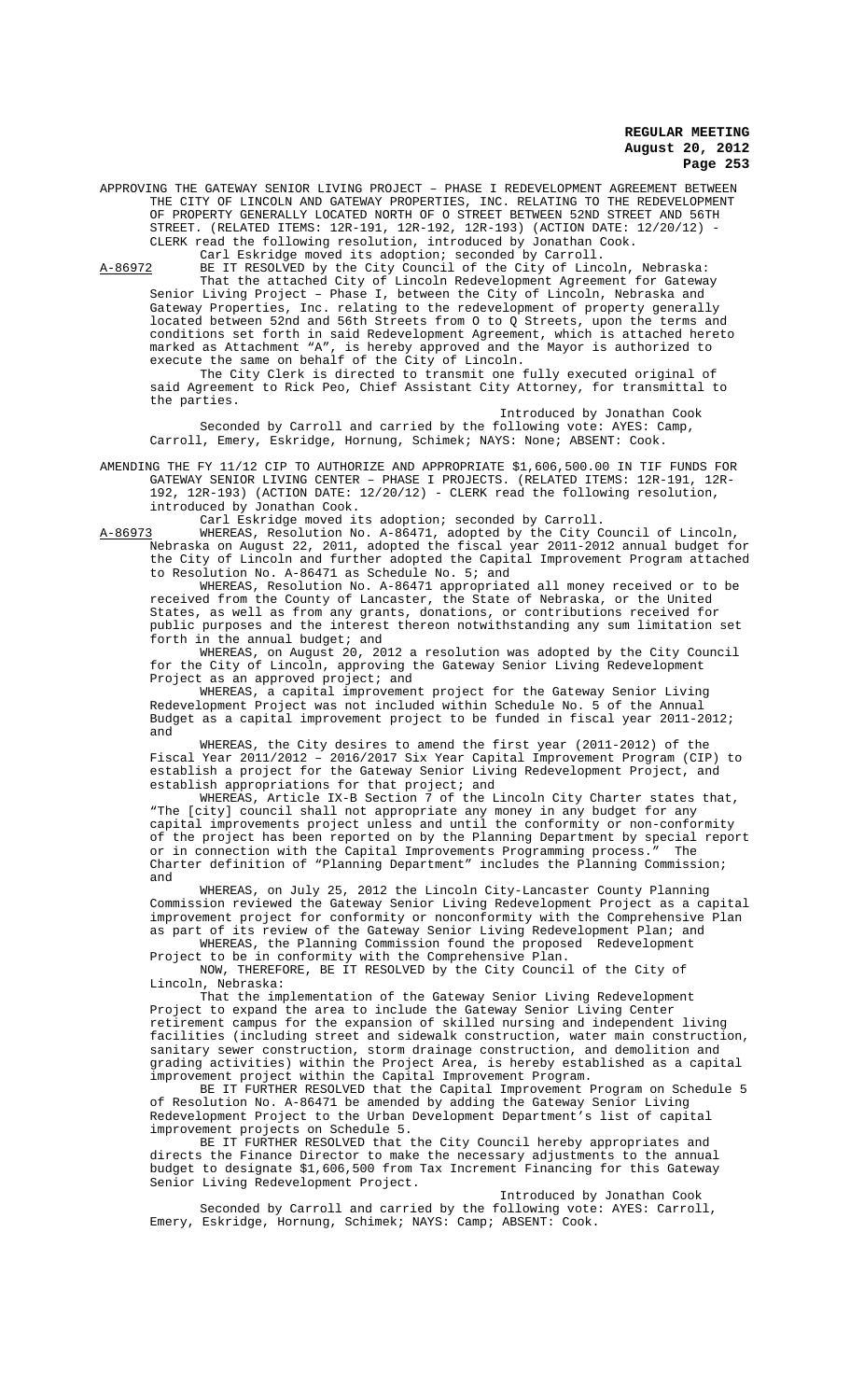APPROVING AN AMENDMENT TO THE INTERLOCAL AGREEMENT BETWEEN THE CITY OF LINCOLN AND LANCASTER COUNTY FOR A COMMUNICATIONS CENTER TO CONTINUE TO SERVE THE COMMUNICATIONS NEEDS OF THE LINCOLN POLICE DEPARTMENT, LINCOLN FIRE & RESCUE, LANCASTER COUNTY SHERIFF'S OFFICE, AND THOSE RURAL FIRE/EMS AGENCIES WITH MEMBERSHIP IN THE LANCASTER COUNTY MUTUAL AID ASSOCIATION - PRIOR to reading: CARROLL Moved to Delay Public Hearing on Bill No. 12R-194 to September 10, 2012.

Seconded by Schimek & carried by the following vote: AYES: Camp, Carroll, Emery, Eskridge, Hornung, Schimek; NAYS: None; ABSENT: Cook.

# ORDINANCE - 3<sup>RD</sup> READING & RELATED RESOLUTIONS (as required)

APPROVING A REAL ESTATE SALES AGREEMENT BETWEEN THE CITY OF LINCOLN AND HABITAT FOR HUMANITY INC. FOR THE SALE OF CITY OWNED PROPERTY GENERALLY LOCATED AT 2445 N.W. 52ND STREET FOR AN AMOUNT OF \$20,000.00 - CLERK read an ordinance, introduced by Eugene Carroll, approving a Real Estate Sales Agreement between the City of Lincoln and Lincoln/Lancaster County Habitat for Humanity Inc. authorizing the sale of surplus property generally located at 2445 N.W.  $52^{nd}$  Street, the third time.<br>CARROLL

Moved to pass the ordinance as read. Seconded by Schimek and carried by the following vote: AYES: Camp, Carroll, Emery, Eskridge, Hornung, Schimek; NAYS: None; ABSENT: Cook. The ordinance, being numbered **#19763**, is recorded in Ordinance Book #27, Page .

CHANGE OF ZONE 12022 - AMENDING SECTION 27.07.030 OF THE LINCOLN MUNICIPAL CODE TO ALLOW AS A TEMPORARY PERMITTED CONDITIONAL USE OF A BUILDING OR PREMISES IN THE AG AGRICULTURE DISTRICT, IN ADDITION TO ITS MAIN USE, FOR ANY USE APPROVED BY THE LANCASTER COUNTY BOARD OF COMMISSIONERS BY THE GRANTING OF AN AMUSEMENT LICENSE FOR SUCH USE, PROVIDED SAID CONDITIONAL USE IS LIMITED TO ONE EVENT PER CALENDAR YEAR - CLERK read an ordinance, introduced by Eugene Carroll, amending Section 27.07.030 of the Lincoln Municipal Code to provide that any use approved by the Lancaster County Board of Commissioners by the granting of an amusement license for such use shall be allowed as a permitted conditional use in the AG Agriculture District, provided said conditional use is limited to one event per calendar year; and repealing Section 27.07.030 of the Lincoln Municipal Code as hitherto existing, the third time.<br>CARROLL Moved to pass the ordinance

Moved to pass the ordinance as read. Seconded by Schimek and carried by the following vote: AYES: Camp, Carroll, Emery, Eskridge, Hornung, Schimek; NAYS: None; ABSENT: Cook. The ordinance, being numbered **#19764**, is recorded in Ordinance Book #27, Page .

APPROVING THE AGREEMENT REGARDING THE ANNEXATION OF SKY RANCH ACRES BETWEEN THE CITY AND SKY RANCH ACRES NEIGHBORHOOD ASSOCIATION FOR THE DEVELOPMENT OF 30.11 ACRES OF PROPERTY GENERALLY LOCATED AT NORTH 108TH STREET AND HOLDREGE STREET. (RELATED ITEMS: 12R-182, 12-100)(ACTION DATE: 8/20/12) - PRIOR to reading:

CARROLL Moved to Amend Bill No. 12R-182 by accepting Attachment "A" attached hereto to replace Attachment "A" previously provided with Bill No. 12R-182. Seconded by Schimek & carried by the following vote: AYES: Camp, Carroll,

Emery, Eskridge, Hornung, Schimek; NAYS: None; ABSENT: Cook. CLERK Read the following resolution, introduced by Eugene Carroll, who moved

its adoption:<br>A-86974 BE IT F BE IT RESOLVED by the City Council of the City of Lincoln, Nebraska: That the agreement titled Agreement Regarding the Annexation of Sky Ranch Acres, which is attached hereto, marked as Attachment "A" and made a part hereof by reference, between Sky Ranch Acres Neighborhood Association and the City of Lincoln, Nebraska, outlining certain conditions and understandings relating to the annexation of approximately 30.11 acres of property generally located at North 108th Street and Holdrege Street, is approved.

 BE IT FURTHER RESOLVED that the Mayor is authorized to execute the Agreement Regarding the Annexation of Sky Ranch Acres on behalf of the City. BE IT FURTHER RESOLVED that the City Clerk is directed to return one fully executed copy of this Agreement to Rick Peo, Chief Assistant City Attorney, for distribution to the Owner.

BE IT FURTHER RESOLVED that the City Clerk is directed to record the Agreement Regarding the Annexation of Sky Ranch Acres with the Register of Deeds, filing fees to be paid by the Owner.

BE IT FURTHER RESOLVED that the City Clerk is directed to forward a copy of this Agreement to Michaela Dugan, Impact Fee Administrator.

Introduced by Eugene Carroll Seconded by Emery and carried by the following vote: AYES: Camp, Carroll, Emery, Eskridge, Hornung, Schimek; NAYS: None; ABSENT: Cook.

ANNEXATION 10004 - AMENDING THE LINCOLN CORPORATE LIMITS MAP BY ANNEXING APPROXIMATELY 37 ACRES GENERALLY LOCATED AT NORTH 108TH STREET AND HOLDREGE STREET (RELATED ITEMS: 12R-182, 12-100)(ACTION DATE: 8/20/12) - CLERK read an ordinance, introduced by Eugene Carroll, annexing and including the below described land as part of the City of Lincoln, Nebraska and amending the Corporate Limits Map attached to and made a part of Ordinance No. 18208, to reflect the extension of the corporate limits boundary of the City of Lincoln, Nebraska established and shown thereon, the third time.<br>CARROLL Moved to pass the ordina

CARROLL Moved to pass the ordinance as read.

Seconded by Emery and carried by the following vote: AYES: Camp, Carroll, Emery, Eskridge, Hornung, Schimek; NAYS: None; ABSENT: Cook.

The ordinance, being numbered **#19765**, is recorded in Ordinance Book #27, Page .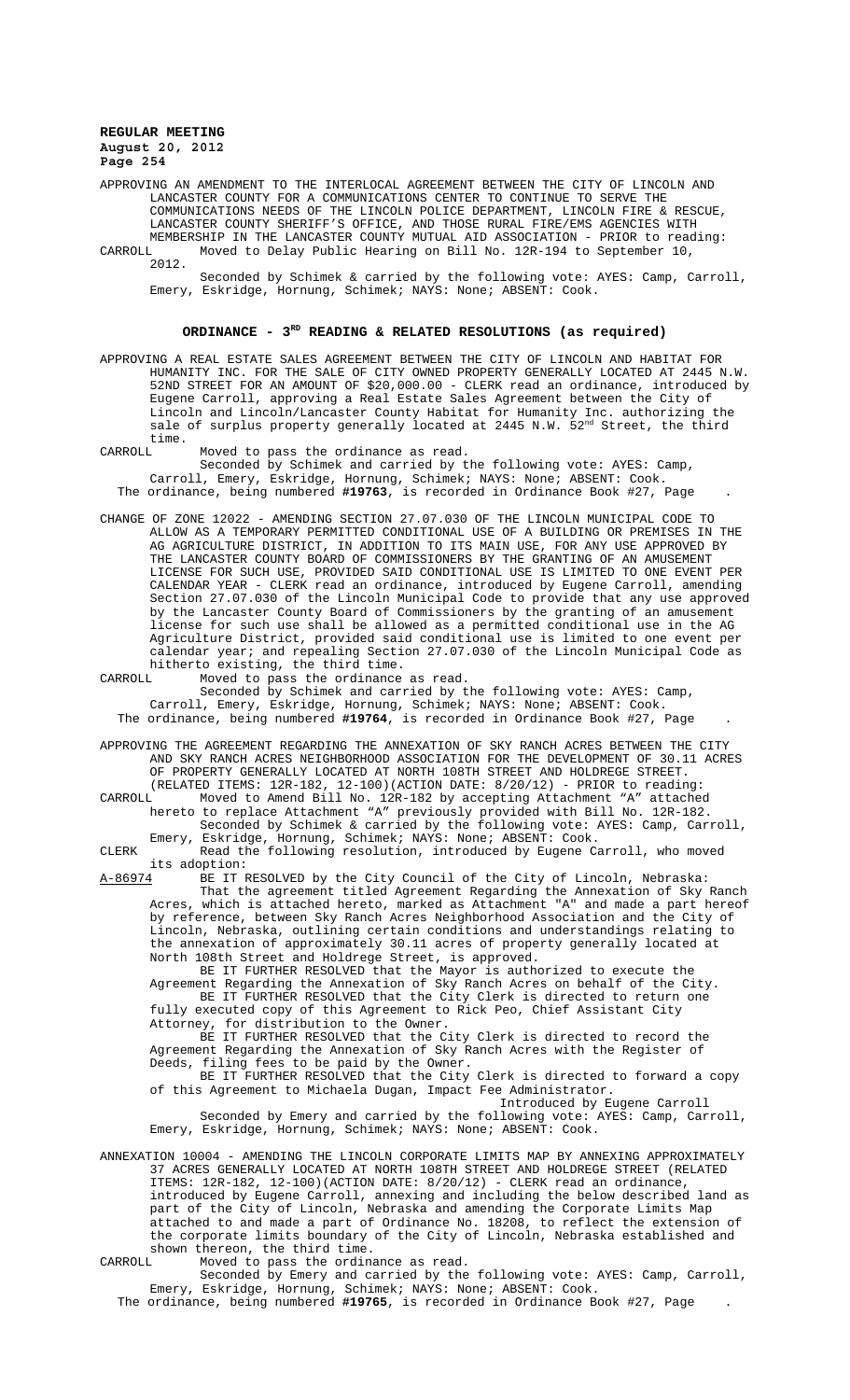CHANGE OF ZONE 05012A - APPLICATION OF SOUTH POINTE CHRISTIAN CHURCH AND LINCOLN STORAGE/WOOD BRIDGE COMMERCIAL ASSOCIATES TO AMEND THE WOOD BRIDGE PLANNED UNIT DEVELOPMENT TO INCREASE THE MINI-STORAGE AREA FROM APPROXIMATELY 58,700 SQUARE FEET TO 84,500 SQUARE FEET, ON PROPERTY GENERALLY LOCATED AT PINE LAKE ROAD AND HELEN WITT DRIVE - CLERK read an ordinance, introduced by Eugene Carroll, amending the development plan for the Wood Bridge Planned Unit Development in order to increase the floor area for mini-storage from approximately 58,700 square feet to 84,500 square feet on property generally located at Pine Lake Road and Helen Witt Drive and legally described as: Lots 1 through 5, and Outlots A and B, Wood Bridge 2<sup>nd</sup> Addition, Lincoln, Lancaster County, Nebraska, the third time.<br>CARROLL Moved to

Moved to pass the ordinance as read.

Seconded by Emery and carried by the following vote: AYES: Camp, Carroll, Emery, Eskridge, Hornung, Schimek; NAYS: None; ABSENT: Cook. The ordinance, being numbered **#19766**, is recorded in Ordinance Book #27, Page .

#### **RESOLUTIONS - ACTION ONLY**

ACTION ON THE 1 & 6 YEAR STREET & HIGHWAY PROGRAM, THE 2012-2014 CITY OF LINCOLN BIENNIAL OPERATING BUDGET AND THE CAPITAL IMPROVEMENT PROGRAM FOR FY 2012-2014.

(ACTION DATE:  $8/20/12$ ) - PRIOR to reading:<br>CARROLL Moved to Amend Bill No. 12R-174 by a Moved to Amend Bill No. 12R-174 by accepting the attached substitute resolution 12R-174S as the replacement resolution..

Seconded by Schimek & carried by the following vote: AYES: Camp, Carroll, Emery, Eskridge, Hornung, Schimek; NAYS: None; ABSENT: Cook.

CLERK Read the following substitute resolution, introduced by Eugene Carroll, who moved its adoption:<br><u>A-86975</u> WHEREAS, under tl

A-86975 WHEREAS, under the provisions of Section 25 and 25a of Article IX of the Charter of the City of Lincoln and Chapter 3.06 of the Lincoln Municipal Code, the proposed biennial budget for the City of Lincoln was submitted on July 9; and

WHEREAS, under the provisions of Section 26 of Article IX and Chapter 3.06 of the Lincoln Municipal Code of the City Charter, a public hearing on the proposed budget was held on August 6, 2012 notice thereof having been published in one issue of the Lincoln Journal Star, a newspaper of general circulation in the City, more than five days before such hearing; and

WHEREAS, all necessary changes have been made as to revenue estimates and appropriation items.

NOW, THEREFORE, BE IT RESOLVED by the City Council of the City of Lincoln, Nebraska;

1. That pursuant to the provisions of Article IX of the Charter of the City of Lincoln and Chapter 3.06 of the Lincoln Municipal Code, the biennial budget for the fiscal years beginning September 1, 2012 and September 1, 2013, a copy of which is hereto attached and made a part of this resolution as fully as if set forth verbatim herein, is hereby adopted, and the several sums therein set forth to be raised by the levy of a tax upon all taxable property within the corporate limits of the City of Lincoln, Nebraska, the estimated balances on hand, the miscellaneous receipts and all other funds and receipts are hereby appropriated for the several purposes therein stated. That all money received in any of the aforesaid funds in excess of the estimated balances and receipts set forth in said budget shall be credited to the unappropriated surplus of such funds.

2. That the City Council, by adoption of the Capital Improvement Program (CIP) on Schedule 5 of this resolution, hereby authorizes the acquisition of all necessary right-of-way, easements, or other interest in land, by purchase if possible, by condemnation if necessary, for those projects included within the first two years of said CIP.

3. Pursuant to Section 2 of L.B. 989 passed by the Second Session of the Ninety-Fifth Legislature, the City is authorized to increase budgeted restricted funds by the basic allowable growth percentage of the base (2.5%) and allowable growth due to improvements to real property as a result of new construction, additions to existing buildings, any improvements to real property which increase the value of such property, and any increase in valuation due to annexation and any personal property valuation over the prior year above 2.5% expressed in dollars and to utilize other lid exemptions authorized in L.B. 989. Such increase is hereby authorized to the extent necessary to generate the revenues to fund the budget, and any unused restricted funds authority is hereby authorized to be carried forward to future budget years.

4. Upon affirmative vote by more than 75% of the City Council restricted funds for Fiscal Years 2012-13 and 2013-14 shall be increased by an additional one percent (1%) as provided by Neb. Rev. Stat. Section 13-519.

5. Pursuant to the agreement for the provision of services related to the emergency medical care system in Lincoln, Nebraska, the biennial budget for Emergency Medical Services Oversight Authority, Inc. a copy of which is attached hereto, labeled Schedule 6, is hereby approved and any remaining balances at the end of the first year of the biennial budget are hereby reappropriated in the second year of the biennial budget.

6. There is hereby appropriated all money now credited or which will be credited to any Internal Service Fund, Pension Trust Fund, Permanent Fund, Agency Fund and Enterprise Fund, now or heretofore created, notwithstanding any sum limitations set forth in the budget attached hereto.

7. There is hereby appropriated all money now credited or which will be credited to the following Special Revenue Funds notwithstanding any sum limitation set forth in the budget attached hereto: Pinewood Bowl Fund, Responsible Beverage Server/Seller Fund, Parks and Recreation Maintenance and Repair Fund, Fast Forward Fund, Parks and Recreation Special Projects Fund,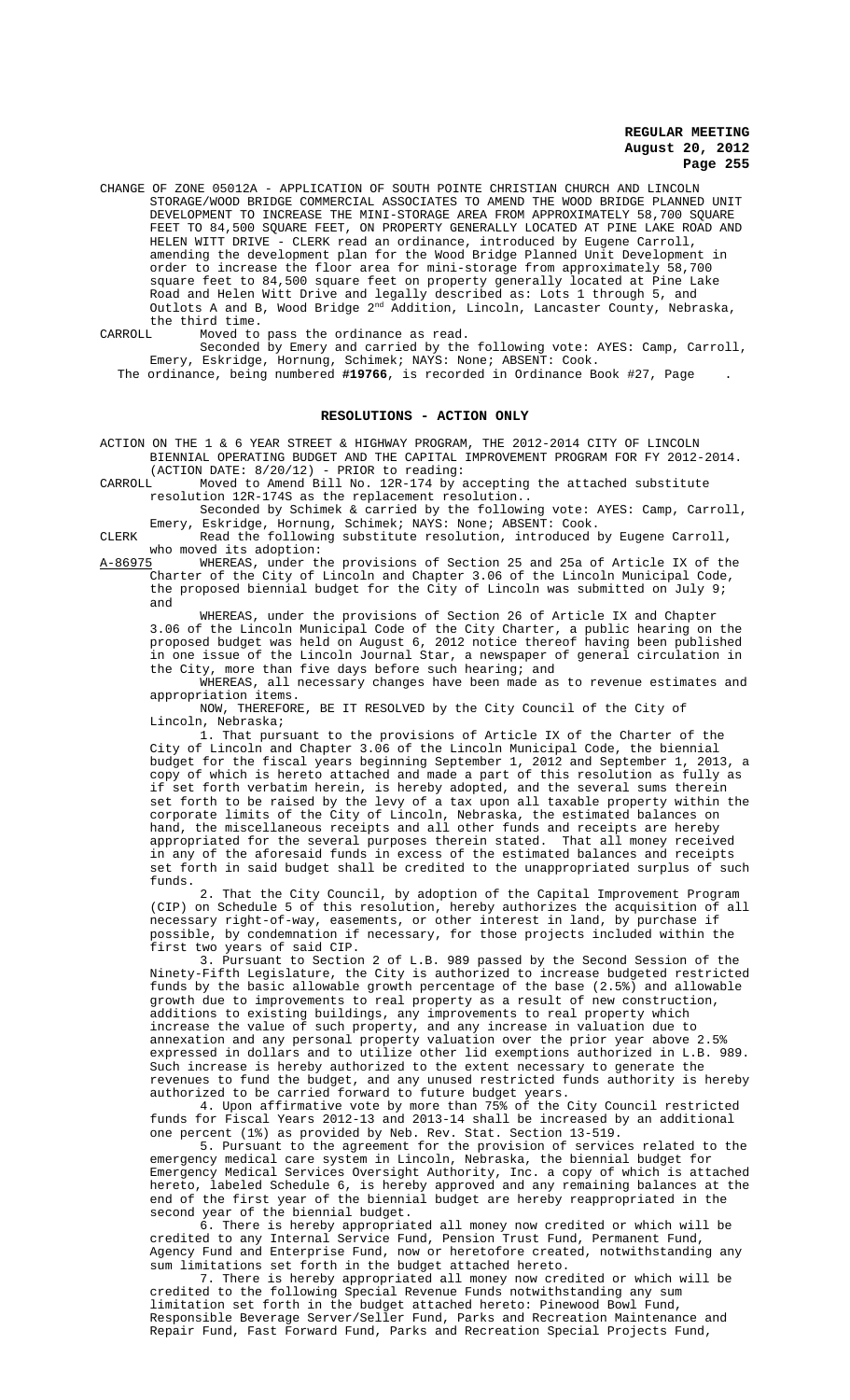> Commision On Aging Gift Trust Fund, Charles Gere Library Fund, and Lillian Polley Trust, Building and Safety Fund, Cable Access Television Fund, Disaster Recovery Fund, Impact Fees Fund, Social Security Fund, Snow Removal Fund, Title V Clean Air Fund, Unemployment Compensation Fund, Advance Acquisition Fund as provide in Article IXB, Section 12 of the City Charter, 911 Communication Fund, Tax Sale Revolving Fund, Helen Boosalis Icons of the City Trust Fund and Development Services Center Fund.

> 8. There is hereby appropriated all money received or to be received from the County of Lancaster, the State of Nebraska, or the United States, as well as from any grants, donations, or contributions received for public purposes and the interest earned thereon, notwithstanding any sum limitations set forth in the budget attached hereto.

9. There is hereby appropriated all money received from the interest income on the investments of all authorized bond issue proceeds including bond anticipation notes for the purposes for which said bonds and notes have been authorized to be issued, notwithstanding any sum limitations set forth in the budget attached hereto.

10. There is hereby appropriated all money now credited or which will be credited to the Vehicle Tax Construction Fund created by Section 3.20.220 of the L.M.C. (Vehicle Tax for street improvements) notwithstanding any sum limitation set forth in the budget attached hereto.

11. All receipts for on street parking meter collections are pledged toward the payment of bonds assigned for payment from the Parking Revenue Fund. Parking meter receipts in excess of those required to meet provisions of the bond covenants shall be credited to the General Fund up to the amounts budgeted.

12. There is hereby appropriated all money now credited or which will be credited to the Parking Lot Revolving Fund to be used for debt service, designing, acquiring, constructing, maintaining, repairing, regulating, supervising and policing of City owned parking lots and facilities in accordance with L.M.C. Chapter 10.34 and Chapter 10.36, notwithstanding any sum limitations set forth in the budget attached hereto.

13. There is hereby appropriated to the Street Construction Fund all monies received as the City's share of the Highway Allocation Fund and the Grade Crossing Protection Fund, together with any other Federal, State, and County funds, received for street construction purposes, any reimbursements and matching funds, including Federal Road Funds, all of which monies are hereby appropriated and reappropriated for all purposes as authorized by State laws pertaining to such funds, notwithstanding any sum limitations set forth in the budget attached hereto.

14. There is hereby appropriated in the Special Assessment Revolving Fund all monies in said fund for expenditures as authorized by Article VIII of the City Charter, Section 10a and all money received to the credit of the Special Assessment Revolving Fund including bond proceeds, grants, donations, special assessment collections, and City participation deemed necessary by the City Council, notwithstanding any sum limitations set forth in the budget attached hereto.

15. There is hereby appropriated all money credited to General Fund/Traffic Operations (79200) and Street Construction Fund/Streets/Highways (79140) that is received as reimbursement from Public Works/Utilities capital projects for staff time and materials used in connection with the said projects. 16. There is hereby designated any amounts received from any

Telecommunication Occupation Tax audit adjustments made in the 2012-14 biennieum. Such amounts shall be deposited in the Cash Reserve Trust Fund. There is hereby appropriated all money now credited or which will be credited to the Cash Reserve Fund.

17. There is hereby appropriated all money now credited or which will be credited to the Arbitrage Rebate Fund, notwithstanding any sum limitation set forth in the budget attached hereto.

18. There is hereby appropriated KENO proceeds for mandated payments, and 1% for administrative fees.

19. There is hereby appropriated KENO proceeds received in prior fiscal years in excess of revenue projections for those years.

20. There is hereby appropriated all monies now credited or which will be credited to the Community Improvement Financing Fund and all Tax Allocation Bond Debt Service funds, notwithstanding any sum limitations set forth in the budget attached hereto.

21. There is hereby created pursuant to Lincoln Municipal Code 5.04.126 the Responsible Beverage Server/Seller Fund. All permit fees collected pursuant to LMC Section 5.04.125 shall be deposited in the Fund. The funds shall only be available for enforcement and administrative costs and/or education of the provisions of the Nebraska Liquor Control Act, or of this chapter, or any rules or regulations adopted by the City or by the Nebraska Liquor Control Commission. There is hereby appropriated all monies now credited or which will be credited to the Responsible Beverage Server/Seller Fund, notwithstanding any sum limitations set forth in the budget attached hereto.

22. There is hereby created the Pinewood Bowl Fund. Event payments from the Pershing Auditorium and Pinnacle Bank Arena Management Company for materials and services provided by the Parks and Recreation Department shall be deposited in this fund to be used for the maintenance and operation of Pinewood Bowl. There is hereby appropriated all monies now credited or which will be credited to the Pinewood Bowl Fund, notwithstanding any sum limitations set forth in the budget attached hereto.

23. There is hereby levied upon all taxable property within the corporate limits of the City of Lincoln, Nebraska, upon each one hundred dollars of approximate market value thereof, taxes in an amount sufficient to generate funds for the purposes and in the amounts hereinafter named, to-wit: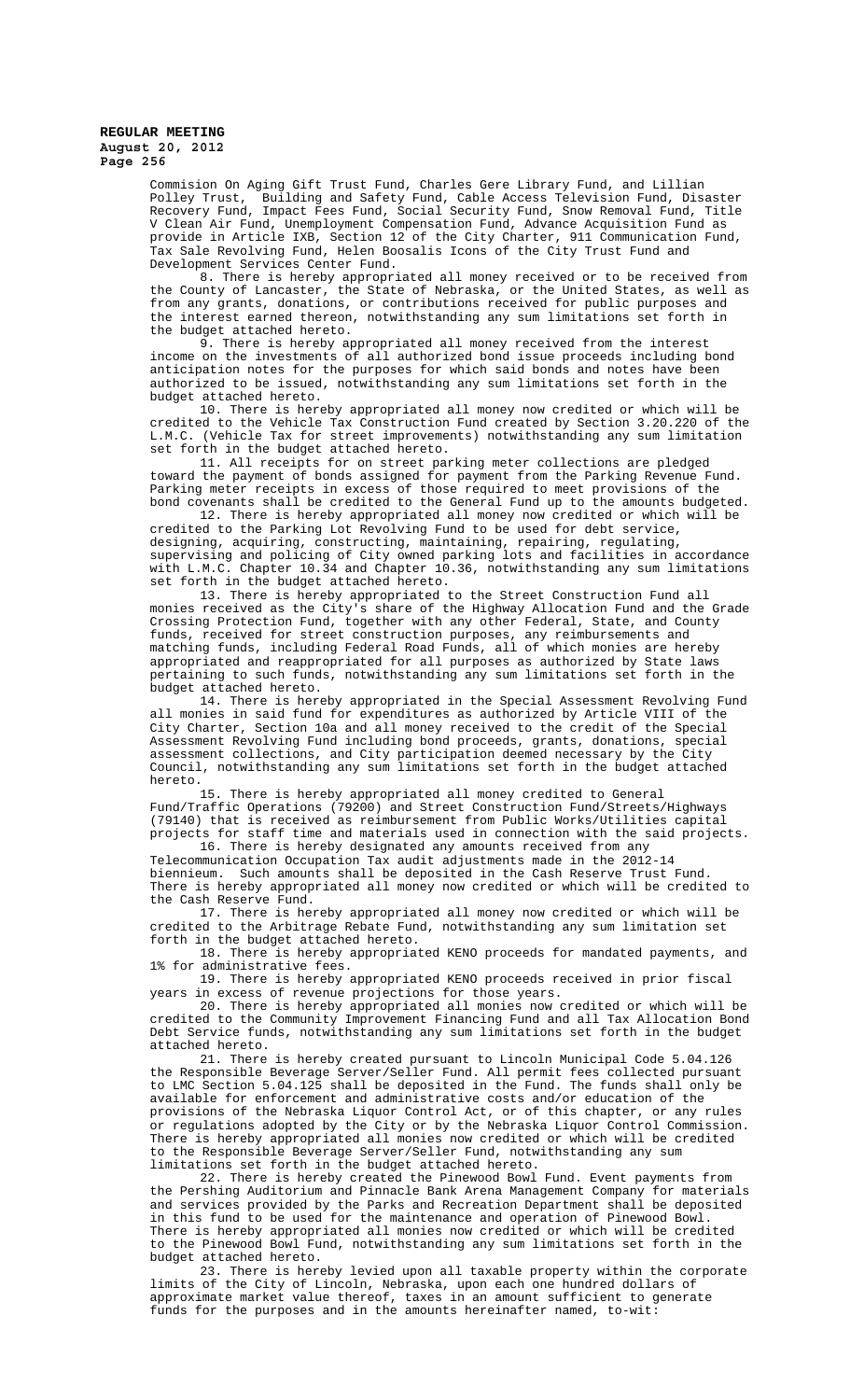| YEAR 1                | $2012 - 13$<br>Appropriated<br>Amount-90% | $2012 - 13$<br>Total Tax As<br>Levied-100% | $2012 - 13$<br>Per \$100<br>Market Value |
|-----------------------|-------------------------------------------|--------------------------------------------|------------------------------------------|
| General               | \$27,830,819                              | \$30,923,132                               | .18543                                   |
| Library               | 6,347,442                                 | 7,052,713                                  | .04229                                   |
| Social Security       | 2,348,170                                 | 2,609,077                                  | .01565                                   |
| Police & Fire Pension | 5,739,001                                 | 6,376,667                                  | .03824                                   |
| Bond and Interest     |                                           |                                            |                                          |
| Redemption            | 5, 131, 654                               | 5,701,837                                  | .03419                                   |

24. Per Lincoln Municipal Code 3.06.070 The Council shall meet after August  $20^{\rm th}$  in the first year of the biennial period to set the property tax rate for the second year by resolution and to reappropriate unencumbered appropriations if necessary. The resolution shall set a property tax rate<br>sufficient to ensure the biennial budget is balanced for the second year. It is sufficient to ensure the biennial budget is balanced for the second year. hereby estimated that the amount levied upon all taxable property within the corporate limits of the City of Lincoln, Nebraska, upon each one hundred dollars of approximate market value thereof, taxes in an amount sufficient to generate funds for the purposes and in the amounts hereinafter named, to-wit:

| YEAR <sub>2</sub>     | $2013 - 14$<br>Estimated<br>Appropriated<br>Amount-90% | $2013 - 14$<br>Estimated<br>Total Tax As<br>Levied-100% | $2013 - 14$<br>Estimated<br>Per \$100<br>Market Value |
|-----------------------|--------------------------------------------------------|---------------------------------------------------------|-------------------------------------------------------|
| General               | \$28,410,757                                           | \$31,567,508                                            | .18930                                                |
| Library               | 6,419,865                                              | 7,133,183                                               | .04277                                                |
| Social Security       | 2,396,364                                              | 2,662,626                                               | .01597                                                |
| Police & Fire Pension | 5, 275, 425                                            | 5,861,583                                               | .03515                                                |
| Bond and Interest     |                                                        |                                                         |                                                       |
| Redemption            | 4,894,675                                              | 5,438,527                                               | .03261                                                |

25. There is hereby authorized the transfer to the appropriate reserve accounts of all encumbrances, including accrued payroll, for the fiscal years ending August 31, 2013 and August 31, 2014, together with any monies previously so reserved.

26. All previous capital appropriations are hereby continued and reappropriated pursuant to Section 27 of Article IX of the Charter of the City of Lincoln, except the unexpended balance remaining in any fully completed project shall be credited to the unappropriated surplus in the fund from which such project was funded.

27. There is hereby designated and appropriated General Fund cash balances to pay operation and maintenance expenses for solid waste management in an amount sufficient to produce net revenues equal to 110% of the annual debt service due and payable in such fiscal year on the Solid Waste Management Revenue Bonds issued in 2006 if and to the extent the net revenues in such fiscal year are less than 125% of the annual debt service due and payable in such fiscal year and to the extent that such General Fund cash balances are available.

28. Per resolution A-82134 passed by the City Council on June 9, 2003 establishing an unreserved fund balance policy for the City, the General Fund unreserved fund balance as of the last audited financial statements as of August 31, 2011 was \$24,912,486. This August 31, 2011 unreserved balance is 18.9% of the General Fund budget for 2012-13 of \$131,969,905 included in this resolution. The August 31, 2011 unreserved balance was 1.1% less than the 20% goal for such balance set by Resolution A-82134.

29. That appropriations and cash are hereby transferred from Fire Department Grants to Fire Department General Fund (05004.5021) as shown on Schedule 8.

30. That the appropriations and cash (where necessary) for the following items be transferred effective August 31, 2012 up to the following amounts:

| From: | ACCOUNT NUMBER<br>18001.5989 | DESCRIPTION<br>Contingency                                                 | AMOUNT<br>\$150,000 |
|-------|------------------------------|----------------------------------------------------------------------------|---------------------|
|       | 79000.6001                   | Public Works & Utilities/Reappropriated Funds\$ 34,500<br>(use 79000.9220) |                     |
|       | 10011.9220                   | Risk Mgmt./Excess Self Ins. Loss Fund                                      | \$923,423           |
|       | 12127                        | Title V Clean Air Fund (appropriation only)                                | \$25,000            |
|       | 18002.5657                   | General Expense/Misc. Subgrantees                                          |                     |
|       |                              | (s/l 136813)                                                               | \$73,000            |
|       | 79130.9220                   | Snow Removal Fund/Cash Transfers Out                                       | \$120,000           |
|       | 18002.5628                   | General Expense/Consultant                                                 | \$14,300            |
|       | 18002.5647                   | General Expense/Corrections                                                | \$79,000            |
|       | 18002.5621                   | General Expense/Misc. Contractual                                          | \$35,700            |
| To:   | 78665.5868                   | Municipal Services Center/Oper. Maint. & Repair \$3,500                    |                     |
|       | 79500.5253                   | StarTran/Fuel Oper. Vehicles<br>(also 19001 use 79500.9140)                | \$120,000           |
|       | 10005.9140                   | Risk Mgmt./Workers Comp. Self Ins. Loss Fund \$923,423                     |                     |
|       | 12161.5021                   | Animal Control Fund/Salaries                                               |                     |
|       |                              | (appropriation only)                                                       | \$25,000            |
|       | 701397.9140                  | Salt Storage Shed Baldwin Ave (use 9110)                                   | \$120,000           |
|       | 05004.5021                   | Fire/Emergency Services                                                    | \$200,000           |
|       | 02011.5021                   | Mayor/CIC                                                                  | \$5,000             |
|       | 10001.5021                   | Personnel/Salaries                                                         | \$58,000            |

31. That unencumbered appropriations and cash (where necessary) from the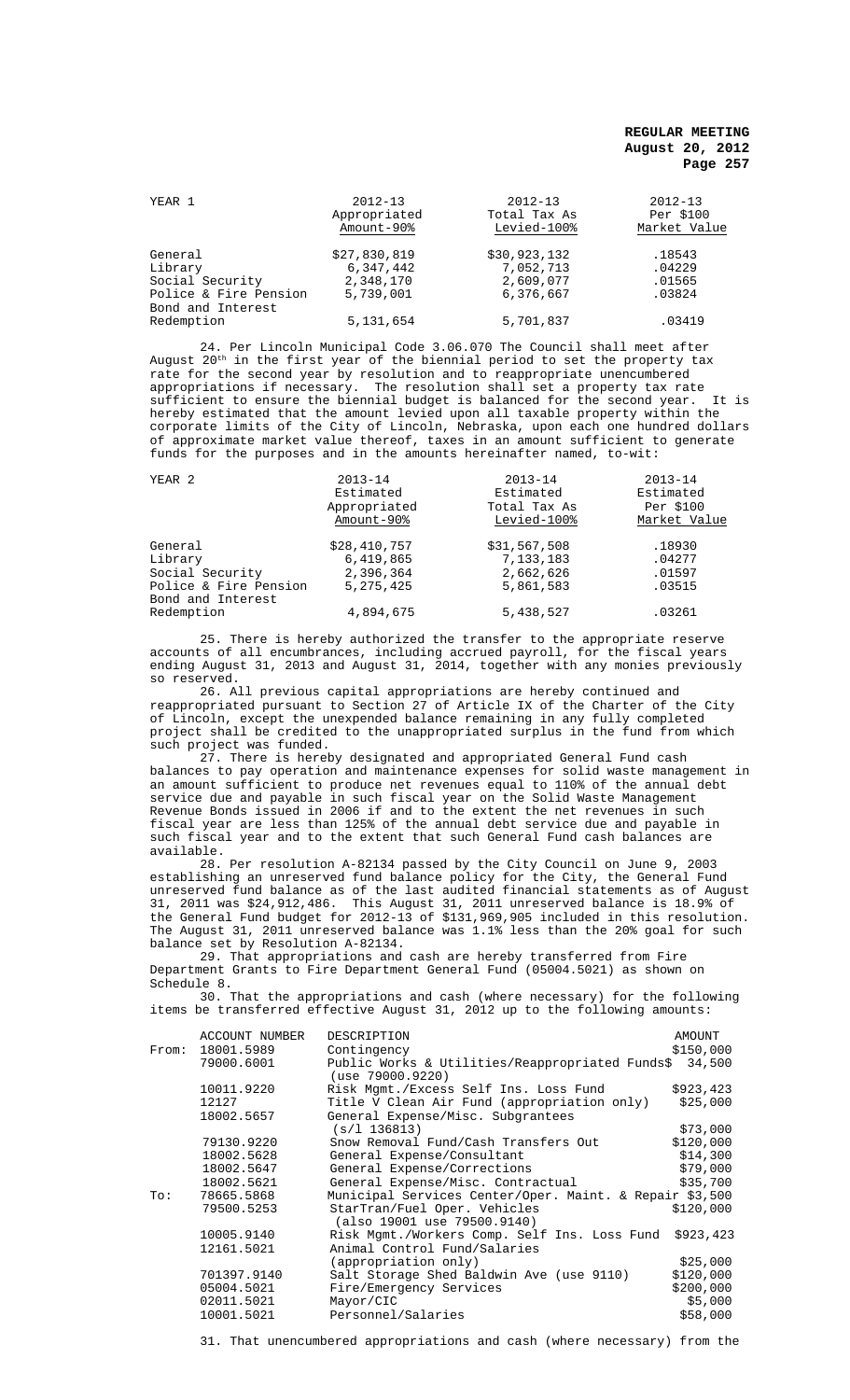> budget for the fiscal year beginning September 1, 2011 in 18002.5070 (General Expense/Future Labor Settlements) are hereby reappropriated as of August 31, 2012 and transferred as indicated on Schedule 7 effective September 1, 2012.

> 32. The Finance Director is hereby directed to transfer unencumbered appropriations and cash (where necessary) from the budget for the biennium beginning September 1, 2012 in 18002.5070 (General Expense/Future Labor Settlements) in amounts proportionate to each department's share of the total settlement at such time as contracts are signed with labor unions.

33. The Finance Director is hereby directed to transfer unencumbered appropriations and cash (where necessary) for telephone service remaining in all departments' budgets after the department has transitioned to the Voice Over Internet Protocol (VOIP) system to Finance Department/Information Services Fund for debt service payments on the VOIP system.

34. Any unexpended balances of the \$1,000,000 appropriation remaining in the Cash Reserve Fund (06140) for Contingency purposes as of August 31, 2013 is hereby re-appropriated in 2013-14. Any unexpended balance of the \$1,000,000 appropriation in the Cash Reserve Fund (06140) for Contingency purposes and cash remaining as of August 31, 2014 is hereby transferred to the Police and Fire Pension Fund (15001.9140).

35. Cash Reserve Fund balances of \$325,275 are hereby appropriated for contractual obligations with Ashpaugh and Sculco for auditing services ( 06140.5624). The Finance Director is hereby authorized to appropriate Cash Reserve Fund balances for additional audits which are likely to result in recovering or increasing revenues or achieving savings in operating expenses.

36. Any revenue received during FY 2012-13 and FY 2013-14 in excess of the revenue estimates included in the attached budget schedules for sales tax and occupation tax is hereby appropriated and transferred to the Police and Fire Pension Fund as of August 31, 2014, notwithstanding any sum limitation set forth in the budget attached hereto.

37. The cash balance (approximately \$498,000) of Police and Fire Pension Fund business unit 15002 (PF Pension 12-B1 Recapture) is hereby transferred to Police and Fire Pension Fund business unit 15001 (Police & Fire Pension) as of August 31, 2012 and use of business unit 15002 will be discontinued.

38. The Finance Director is hereby authorized to turn back to the Lancaster County Treasurer the balance of the Star Building TIF District #9943 (approximately \$479,000). When the County Treasurer distributes the City's share (15.6%), \$44,547 (9.3% to the General Fund) is hereby appropriated to "N" Street BikeLane Project (413333.6145).

39. The Finance Director is hereby authorized to turn back to the Lancaster County Treasurer the balance of the Q to 0, 13th to 14th Sts. TIF District #9963 (approximately \$113,650). When the County Treasurer distributes the City's share  $(15.6%)$ , \$10,569 (9.3% to the General Fund) is hereby appropriated to Civic Plaza (413332.6138).

40. That the following unexpended appropriations are reappropriated effective August 31, 2012 up to the following amounts:

| <b>ACCOUNT NUMBER</b> | DESCRIPTION                                      | <b>AMOUNT</b> |
|-----------------------|--------------------------------------------------|---------------|
| 03001.5021            | Law/Salaries                                     | \$6,000       |
| 06014.5621            | Finance/911 Communications/Remodel               | \$50,000      |
| 10004.5272            | Risk Management Health Care                      | \$1,590       |
| 18052.6237/5633       | Development Services Center                      | \$149,288     |
| 18002.5624            | General Expense/Auditing Service                 | \$88,048      |
| 18002.5878            | General Expense/Problem Resolution Team          | \$55,444      |
| 18002.5880            | General Expense/Graffiti Abatement               | \$49,215      |
| 18002.5636            | General Expense/Demolition of Buildings          | \$52,268      |
| 18002.5657            | General Expense/Human Serv. Contracts/Cornhusker |               |
|                       | Place (20407 A)                                  | \$142,300     |
| 01001.5989            | City Council/Misc. Other Serv. & Charges         | \$10,627      |
| 18002.5659            | General Expense/Oracle Financial System          | \$434,141     |
| 18002.6024            | General Expense/City Share-Impact Fees           |               |
|                       | (Low Income)                                     | \$285,378     |
| 18002.6027            | General Expense/City Share-Impact Fees           |               |
|                       | (Econ. Dev.)                                     | \$180,000     |
| 06065.6085            | Finance/Radio Shop/Radio Equipment               | \$220,904     |
| 09250.5621            | Parks/KENO/Misc. Contractual                     | \$51,334      |
| 08001.5633            | Bldg. & Safety/Admin./Software                   | \$113,548     |
| 08001.5761            | Building & Safety/Admin./Microfilming            | \$45,000      |
| 08002.6069            | Building & Safety/Business Office/               |               |
|                       | Data Proc. Equip.                                | \$81,867      |
| 18002.5970            | General Expense/Court & Litigation               | \$61,931      |
| 18002.5642            | General Expense/Legal Services                   | \$101,223     |
| 18002.5998            | General Expense/Witness Fees                     | \$56,558      |
| 18002.5633            | General Expense/Software                         | \$77,295      |
| 17004.5638            | Com. Health Endowment/Grants                     | \$1,450,666   |
| 17004.5621            | Com. Health Endowment/Misc. Contractual          | \$359,136     |
| 18002.5865            | General Expense/Minor Bldg. & Grounds Improve.   | \$7,500       |
| 13025.5621            | Urban Dev./Downtown Civic Venture                | \$10,547      |
| 06014.6238            | Finance/911 Communications/                      |               |
|                       | match for phone sys.                             | \$92,000      |
| 06014.6239            | Finance/911 Communications/                      |               |
|                       | match for phone sys.                             | \$38,000      |
| 06014.6062            | Finance/911 Communications/                      |               |
|                       | Audio Visual Equip.\$470,000                     |               |
| 0401b.5628            | Police/Mgmt./Consultant Serv.                    | \$150,000     |
| 0402b.5263            | Police/Support/Wearing Apparel                   | \$53,000      |
| 0402b.5420            | Police/Support/Minor Equipment                   | \$8,226       |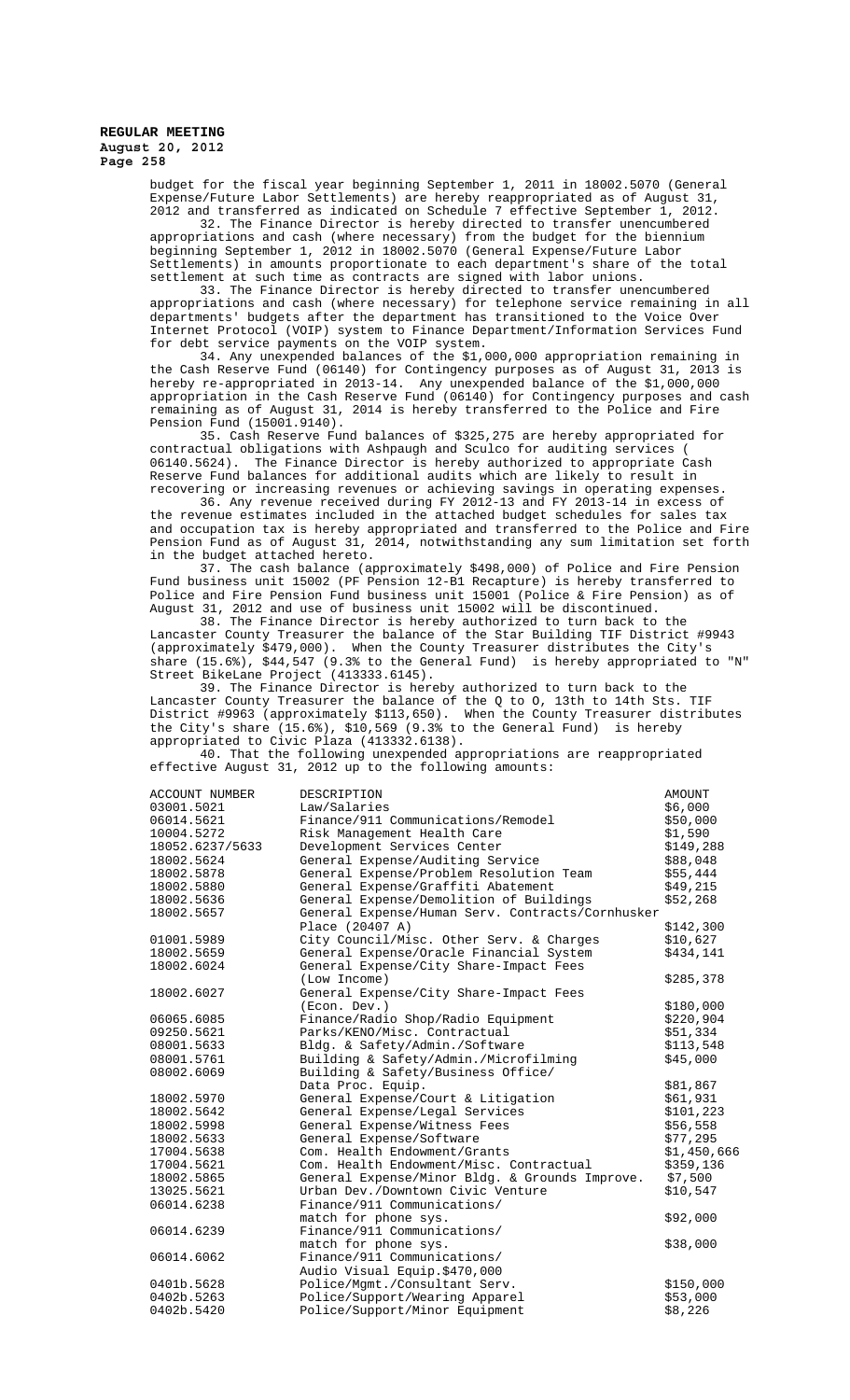| Police/Support/Schools & Conf.<br>0402b.5728<br>\$6.954<br>Police/Supprt/Furniture & Fixture Repair<br>\$4,084<br>0402b.5861<br>Police/Support/Advertising/Media Service<br>\$32,344<br>0402b.5952<br>Police/Support/Audio-Visual Equip.<br>0402b.6062<br>\$42,881<br>0402b.6069<br>Police/Support/DP Equipment<br>\$58,558<br>Police/Support/Misc. Equipment<br>\$23,074<br>0402b.6076<br>Police/Support/Radio Equipment<br>0402b.6085<br>\$4,340 |  |
|----------------------------------------------------------------------------------------------------------------------------------------------------------------------------------------------------------------------------------------------------------------------------------------------------------------------------------------------------------------------------------------------------------------------------------------------------|--|
| Police/Support/Furniture & Fixtures<br>0402b.6072<br>\$10,000                                                                                                                                                                                                                                                                                                                                                                                      |  |

41. That unencumbered appropriations and cash (where necessary) from the budget for the fiscal year beginning September 1, 2011 be transferred and reappropriated up to the following amounts effective August 31, 2012:

| From:       |                                                                      |          |
|-------------|----------------------------------------------------------------------|----------|
| 18002.5628  | General Expense/Consultant                                           | \$65,300 |
| 12112.5021  | Health/CHS/Salaries                                                  | \$60,000 |
| 09001.6001  | Parks/Reappropriated Funds                                           | \$52,409 |
| 18002.5856  | General Expense/City Share of Downtown                               |          |
|             | Maintenance                                                          | \$57,317 |
| 18002.6069  | General Expense/Data Proc. Equip.                                    | \$45,734 |
| To:         |                                                                      |          |
| 18002.5659  | General Expense/Oracle Financial System                              | \$45,734 |
| 18002.5621  | General Expense/Misc. Contractual                                    | \$40,000 |
| 277512.5021 | Urban Dev./WIA/Salaries                                              | \$25,300 |
|             | (also increases Interfund Transfer)                                  |          |
| 12172.6069  | Health/Info. & Fiscal/Data Proc. Equip.                              | \$60,000 |
| 413536.6137 | Urban Dev./Downtown St. Tree Replace.<br>$(13001.9234 \text{ also})$ | \$57,317 |
| 409332.6132 | Parks/PPNC/Chet Ager Bldg                                            | \$16,358 |
|             | (also increase 09002.9237)                                           |          |
| 409397.6138 | Parks/Sunken Gardens Pum                                             | \$29,727 |
|             | (also increase 09002.9237)                                           |          |
| 409387.6138 | Parks/Drinking Fountain replacement                                  | \$6,324  |
|             | (also increase 09002.9237)                                           |          |

42. There is hereby appropriated to each departmental operating budget 100% of the unencumbered operating appropriations as shown in the final Appropriation Status Report as of August 31, 2012 up to the amount shown below:

| FUND               | <b>AMOUNT</b> |
|--------------------|---------------|
| General            | \$3,202,000   |
| Health             | \$300,000     |
| Library            | \$40,000      |
| Aging              | \$251,000     |
| 911 Communications | \$343,000     |
|                    |               |

43. There is hereby attached and made a part hereof a listing of all funds of the City of Lincoln which are hereby confirmed and approved. Introduced by Eugene Carroll

Seconded by Emery and carried by the following vote: AYES: Carroll, Emery, Eskridge, Hornung, Schimek; NAYS: Camp; ABSENT: Cook.

# **ORDINANCES - 1ST READING & RELATED RESOLUTIONS (as required)**

- AUTHORIZING THE ISSUANCE, SALE AND DELIVERY OF PARKING REVENUE AND REFUNDING BONDS OF THE CITY OF LINCOLN, NEBRASKA TO PAY THE COSTS OF AN ADDITIONAL PARKING GARAGE, TO REFUND OUTSTANDING PARKING REVENUE BONDS OF THE CITY AND RELATED MATTERS - CLERK read an ordinance, introduced by Doug Emery, authorizing and providing for the issuance, sale and delivery of not to exceed \$13,000,000 parking revenue and refunding bonds, series 2012, in one or more series for the purpose of (A) providing for the payment and redemption of all or a portion of the City's \$3,290,000 outstanding principal amount of parking revenue bonds series 2001, and (B) paying all or part of the cost of certain additional parking improvements; limiting payment of the series 2012 bonds solely to certain specified sources; making certain pledges, covenants, and agreements to secure the series 2012 bonds; directing the manner of sale of the series 2012 bonds; delegating, authorizing, and directing the Finance Director or the City Controller to exercise his or her own independent judgement and absolute discretion in (1) determining, fixing, and finalizing the principal amount of each series of series 2012 bonds and principal maturities thereof, rates of interest and other terms and provisions of each series of the series 2012 bonds and (2) determining and fixing the terms and provisions of such documents; and related matters, the first time.
- AMENDING TITLE 27 OF THE LINCOLN MUNICIPAL CODE TO CORRECT UNINTENTIONAL DRAFTING ERRORS AND OMISSIONS RESULTING FROM THE REFORMATTING AND STREAMLINING CHANGES TO THE ZONING CODE AS AMENDED BY ORDINANCE NO. 19733, PASSED BY THE CITY COUNCIL ON JUNE 25, 2012 - CLERK read an ordinance, introduced by Doug Emery, amending Title 27 of the Lincoln Municipal Code to correct unintentional drafting errors and omissions resulting from the reformatting and streamlining changes of the Zoning Code as amended by Ordinance No. 19733, passed by the City Council for the City of Lincoln on June 25, 2012, by amending Section 27.06.090 to insert the correct use group characteristics for the Utilities Use Group; by amending Section 27.06.170 to correctly designate that cabinet shops or stores are a